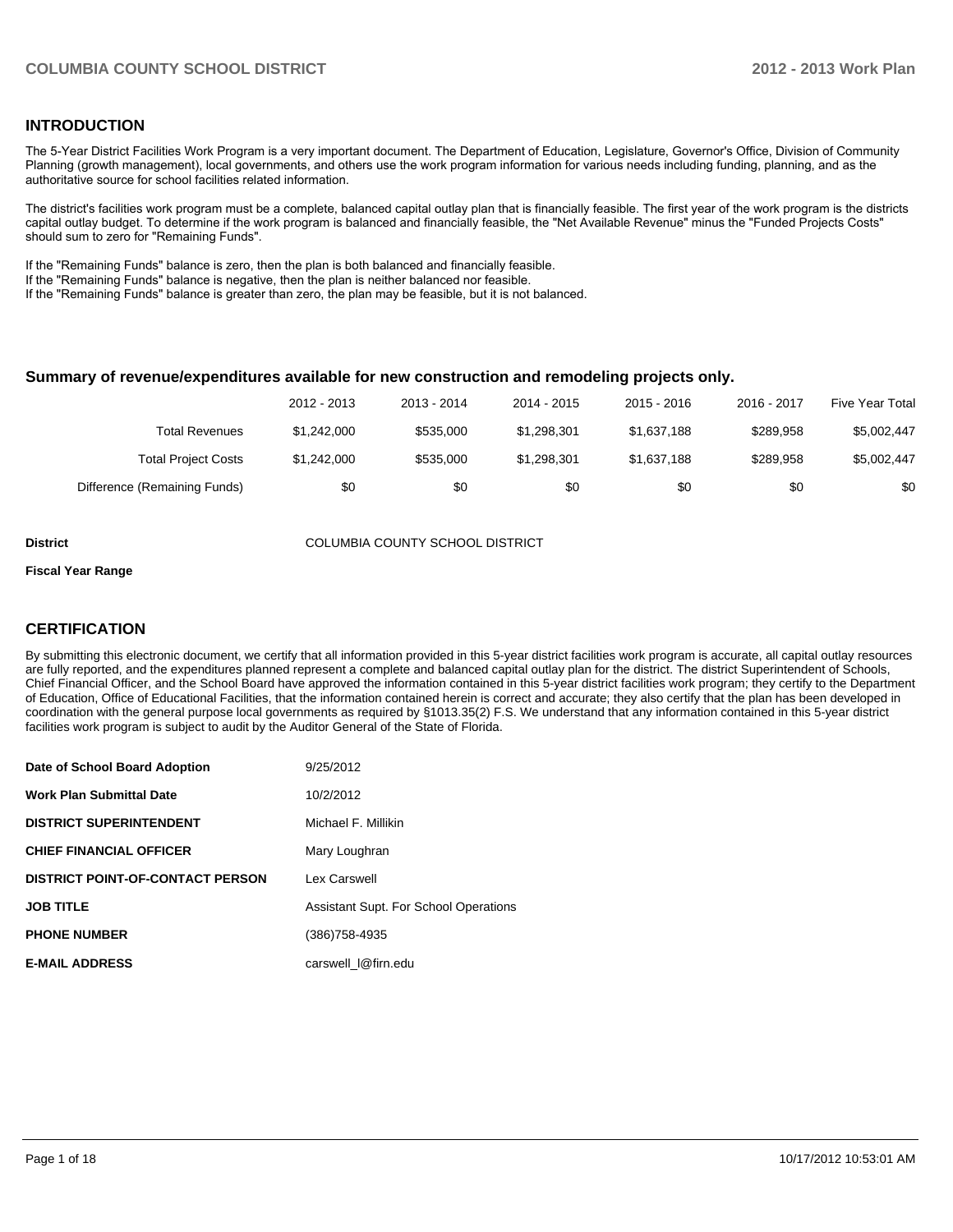# **Expenditures**

### **Expenditure for Maintenance, Repair and Renovation from 1.50-Mills and PECO**

Annually, prior to the adoption of the district school budget, each school board must prepare a tentative district facilities work program that includes a schedule of major repair and renovation projects necessary to maintain the educational and ancillary facilities of the district.

| Item                             |                                                                                                                                                                                                                                                                                                                                                                                      | 2012 - 2013<br><b>Actual Budget</b> | $2013 - 2014$<br>Projected | $2014 - 2015$<br>Projected | $2015 - 2016$<br>Projected | 2016 - 2017<br>Projected | Total     |
|----------------------------------|--------------------------------------------------------------------------------------------------------------------------------------------------------------------------------------------------------------------------------------------------------------------------------------------------------------------------------------------------------------------------------------|-------------------------------------|----------------------------|----------------------------|----------------------------|--------------------------|-----------|
| <b>HVAC</b>                      |                                                                                                                                                                                                                                                                                                                                                                                      | \$225,000                           | \$100,000                  | \$30,000                   | \$30,000                   | \$500,000                | \$885,000 |
| Locations:                       | CHALLENGE LEARNING CENTER, COLUMBIA CITY ELEMENTARY, COLUMBIA SENIOR HIGH, COLUMBIA SUPERINTENDENT'S<br>OFFICE, EASTSIDE ELEMENTARY, FIVE POINTS ELEMENTARY, FORT WHITE HIGH SCHOOL, FORT WHITE PUBLIC SCHOOL, LAKE<br>CITY MIDDLE, MAINTENANCE & WAREHOUSE, MELROSE ELEMENTARY, NIBLACK ELEMENTARY, PINEMOUNT SCHOOL,<br>RICHARDSON MIDDLE, SUMMERS ELEMENTARY, WESTSIDE ELEMENTARY |                                     |                            |                            |                            |                          |           |
| Flooring                         |                                                                                                                                                                                                                                                                                                                                                                                      | \$75,000                            | \$75,000                   | \$50,000                   | \$50,000                   | \$50,000                 | \$300,000 |
| Locations:                       | CHALLENGE LEARNING CENTER, COLUMBIA CITY ELEMENTARY, COLUMBIA SENIOR HIGH, COLUMBIA SUPERINTENDENT'S<br>OFFICE, EASTSIDE ELEMENTARY, FIVE POINTS ELEMENTARY, FORT WHITE HIGH SCHOOL, FORT WHITE PUBLIC SCHOOL, LAKE<br>CITY MIDDLE, MAINTENANCE & WAREHOUSE, MELROSE ELEMENTARY, NIBLACK ELEMENTARY, PINEMOUNT SCHOOL,<br>RICHARDSON MIDDLE, SUMMERS ELEMENTARY, WESTSIDE ELEMENTARY |                                     |                            |                            |                            |                          |           |
| Roofing                          |                                                                                                                                                                                                                                                                                                                                                                                      | \$97,721                            | \$97,597                   | \$100,000                  | \$100,000                  | \$452,000                | \$847,318 |
| Locations:                       | CHALLENGE LEARNING CENTER, COLUMBIA CITY ELEMENTARY, COLUMBIA SENIOR HIGH, COLUMBIA SUPERINTENDENT'S<br>OFFICE, EASTSIDE ELEMENTARY, FIVE POINTS ELEMENTARY, FORT WHITE HIGH SCHOOL, FORT WHITE PUBLIC SCHOOL, LAKE<br>CITY MIDDLE, MAINTENANCE & WAREHOUSE, MELROSE ELEMENTARY, NIBLACK ELEMENTARY, PINEMOUNT SCHOOL,<br>RICHARDSON MIDDLE, SUMMERS ELEMENTARY, WESTSIDE ELEMENTARY |                                     |                            |                            |                            |                          |           |
| Safety to Life                   |                                                                                                                                                                                                                                                                                                                                                                                      | \$255,584                           | \$219,161                  | \$167,365                  | \$50,000                   | \$60,972                 | \$753,082 |
| Locations:                       | CHALLENGE LEARNING CENTER, COLUMBIA CITY ELEMENTARY, COLUMBIA SENIOR HIGH, COLUMBIA SUPERINTENDENT'S<br>OFFICE, EASTSIDE ELEMENTARY, FIVE POINTS ELEMENTARY, FORT WHITE HIGH SCHOOL, FORT WHITE PUBLIC SCHOOL, LAKE<br>CITY MIDDLE, MAINTENANCE & WAREHOUSE, MELROSE ELEMENTARY, NIBLACK ELEMENTARY, PINEMOUNT SCHOOL,<br>RICHARDSON MIDDLE, SUMMERS ELEMENTARY, WESTSIDE ELEMENTARY |                                     |                            |                            |                            |                          |           |
| Fencing                          |                                                                                                                                                                                                                                                                                                                                                                                      | \$0                                 | \$0                        | \$0                        | \$0                        | \$0                      | \$0       |
|                                  | Locations: No Locations for this expenditure.                                                                                                                                                                                                                                                                                                                                        |                                     |                            |                            |                            |                          |           |
| Parking                          |                                                                                                                                                                                                                                                                                                                                                                                      | \$2,000                             | \$2,000                    | \$2,000                    | \$2,000                    | \$2,000                  | \$10,000  |
| Locations:                       | CHALLENGE LEARNING CENTER, COLUMBIA CITY ELEMENTARY, COLUMBIA SENIOR HIGH, EASTSIDE ELEMENTARY, FIVE POINTS<br>ELEMENTARY, FORT WHITE HIGH SCHOOL, FORT WHITE PUBLIC SCHOOL, LAKE CITY MIDDLE, MELROSE ELEMENTARY, NIBLACK<br>ELEMENTARY, PINEMOUNT SCHOOL, RICHARDSON MIDDLE, SUMMERS ELEMENTARY, WESTSIDE ELEMENTARY                                                               |                                     |                            |                            |                            |                          |           |
| Electrical                       |                                                                                                                                                                                                                                                                                                                                                                                      | \$50,000                            | \$50,000                   | \$25,000                   | \$25,000                   | \$100,000                | \$250,000 |
| Locations:                       | CHALLENGE LEARNING CENTER, COLUMBIA CITY ELEMENTARY, COLUMBIA SENIOR HIGH, COLUMBIA SUPERINTENDENT'S<br>OFFICE, EASTSIDE ELEMENTARY, FIVE POINTS ELEMENTARY, FORT WHITE HIGH SCHOOL, FORT WHITE PUBLIC SCHOOL, LAKE<br>CITY MIDDLE, MAINTENANCE & WAREHOUSE, MELROSE ELEMENTARY, NIBLACK ELEMENTARY, PINEMOUNT SCHOOL,<br>RICHARDSON MIDDLE, SUMMERS ELEMENTARY, WESTSIDE ELEMENTARY |                                     |                            |                            |                            |                          |           |
| Fire Alarm                       |                                                                                                                                                                                                                                                                                                                                                                                      | \$20,000                            | \$25,000                   | \$25,000                   | \$25,000                   | \$25,000                 | \$120,000 |
| Locations:                       | CHALLENGE LEARNING CENTER, COLUMBIA CITY ELEMENTARY, COLUMBIA SENIOR HIGH, COLUMBIA SUPERINTENDENT'S<br>OFFICE, EASTSIDE ELEMENTARY, FIVE POINTS ELEMENTARY, FORT WHITE HIGH SCHOOL, FORT WHITE PUBLIC SCHOOL, LAKE<br>CITY MIDDLE, MAINTENANCE & WAREHOUSE, MELROSE ELEMENTARY, NIBLACK ELEMENTARY, PINEMOUNT SCHOOL,<br>RICHARDSON MIDDLE, SUMMERS ELEMENTARY, WESTSIDE ELEMENTARY |                                     |                            |                            |                            |                          |           |
| Telephone/Intercom System        |                                                                                                                                                                                                                                                                                                                                                                                      | \$20,000                            | \$20,000                   | \$20,000                   | \$20,000                   | \$20,000                 | \$100,000 |
| Locations:                       | CHALLENGE LEARNING CENTER, COLUMBIA CITY ELEMENTARY, COLUMBIA SENIOR HIGH, COLUMBIA SUPERINTENDENT'S<br>OFFICE, EASTSIDE ELEMENTARY, FIVE POINTS ELEMENTARY, FORT WHITE HIGH SCHOOL, FORT WHITE PUBLIC SCHOOL, LAKE<br>CITY MIDDLE, MAINTENANCE & WAREHOUSE, MELROSE ELEMENTARY, NIBLACK ELEMENTARY, PINEMOUNT SCHOOL,<br>RICHARDSON MIDDLE, SUMMERS ELEMENTARY, WESTSIDE ELEMENTARY |                                     |                            |                            |                            |                          |           |
| <b>Closed Circuit Television</b> |                                                                                                                                                                                                                                                                                                                                                                                      | \$10,000                            | \$10,000                   | \$10,000                   | \$10,000                   | \$10,000                 | \$50,000  |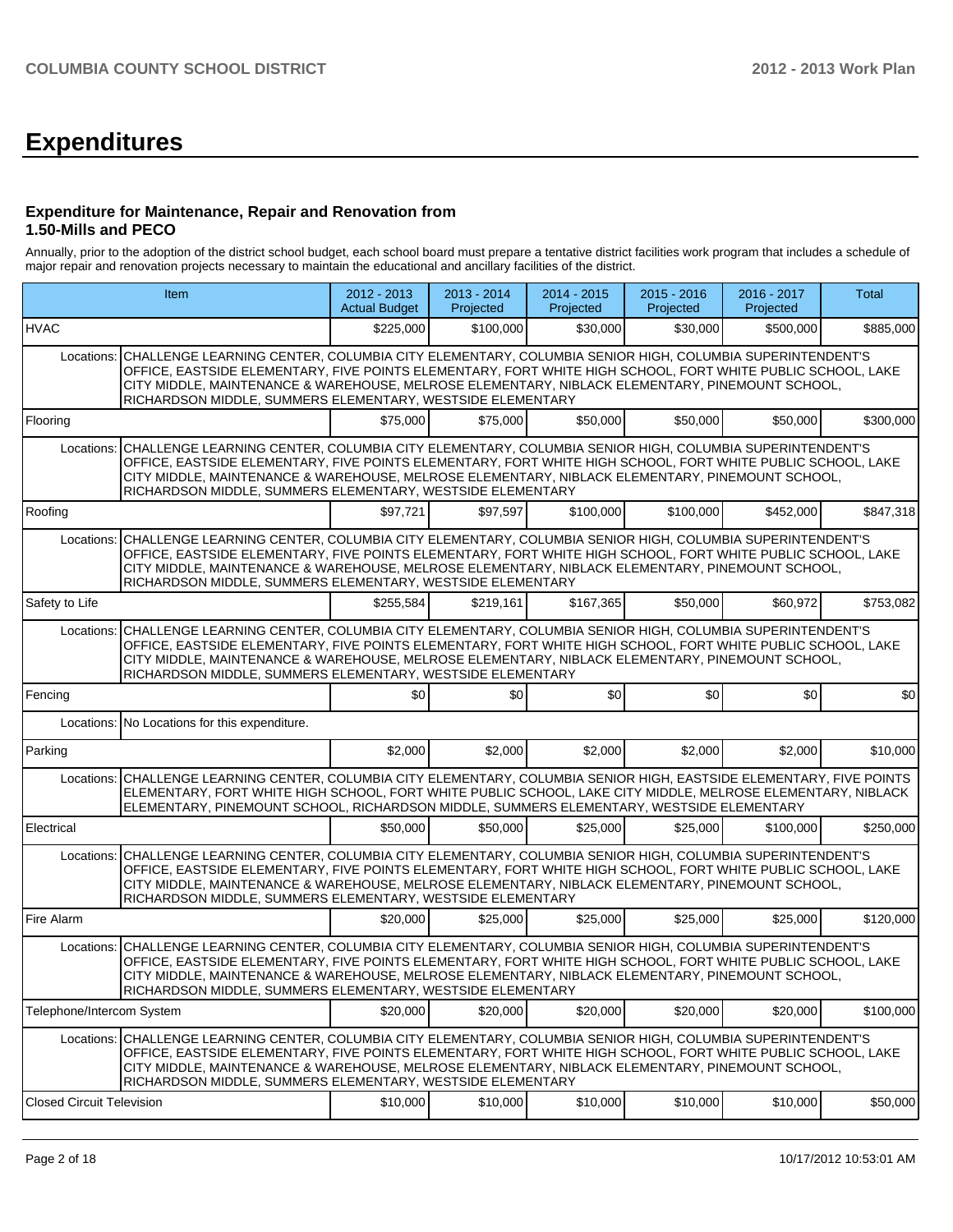|                                                                                                                                                                                                                                                                                                                                                                                                 | Locations:   CHALLENGE LEARNING CENTER, COLUMBIA CITY ELEMENTARY, COLUMBIA SENIOR HIGH, COLUMBIA SUPERINTENDENT'S<br>OFFICE, EASTSIDE ELEMENTARY, FIVE POINTS ELEMENTARY, FORT WHITE HIGH SCHOOL, FORT WHITE PUBLIC SCHOOL, LAKE<br>CITY MIDDLE, MAINTENANCE & WAREHOUSE, MELROSE ELEMENTARY, NIBLACK ELEMENTARY, PINEMOUNT SCHOOL,<br>RICHARDSON MIDDLE, SUMMERS ELEMENTARY, WESTSIDE ELEMENTARY |             |             |           |           |             |             |  |  |  |
|-------------------------------------------------------------------------------------------------------------------------------------------------------------------------------------------------------------------------------------------------------------------------------------------------------------------------------------------------------------------------------------------------|---------------------------------------------------------------------------------------------------------------------------------------------------------------------------------------------------------------------------------------------------------------------------------------------------------------------------------------------------------------------------------------------------|-------------|-------------|-----------|-----------|-------------|-------------|--|--|--|
| l Paint                                                                                                                                                                                                                                                                                                                                                                                         |                                                                                                                                                                                                                                                                                                                                                                                                   | \$19,395    | \$25,000    | \$25,000  | \$25,000  | \$25,000    | \$119,395   |  |  |  |
|                                                                                                                                                                                                                                                                                                                                                                                                 | Locations: CHALLENGE LEARNING CENTER, COLUMBIA CITY ELEMENTARY, COLUMBIA SENIOR HIGH, COLUMBIA SUPERINTENDENT'S<br>OFFICE, EASTSIDE ELEMENTARY, FIVE POINTS ELEMENTARY, FORT WHITE HIGH SCHOOL, FORT WHITE PUBLIC SCHOOL, LAKE<br>CITY MIDDLE, MAINTENANCE & WAREHOUSE, MELROSE ELEMENTARY, NIBLACK ELEMENTARY, PINEMOUNT SCHOOL,<br>RICHARDSON MIDDLE, SUMMERS ELEMENTARY, WESTSIDE ELEMENTARY   |             |             |           |           |             |             |  |  |  |
| Maintenance/Repair                                                                                                                                                                                                                                                                                                                                                                              |                                                                                                                                                                                                                                                                                                                                                                                                   | \$450,000   | \$500,000   | \$222,359 | \$187,022 | \$510,000   | \$1,869,381 |  |  |  |
| Locations: CHALLENGE LEARNING CENTER, COLUMBIA CITY ELEMENTARY, COLUMBIA SENIOR HIGH, COLUMBIA SUPERINTENDENT'S<br>OFFICE, EASTSIDE ELEMENTARY, FIVE POINTS ELEMENTARY, FORT WHITE HIGH SCHOOL, FORT WHITE PUBLIC SCHOOL, LAKE<br>CITY MIDDLE, MAINTENANCE & WAREHOUSE, MELROSE ELEMENTARY, NIBLACK ELEMENTARY, PINEMOUNT SCHOOL,<br>RICHARDSON MIDDLE, SUMMERS ELEMENTARY, WESTSIDE ELEMENTARY |                                                                                                                                                                                                                                                                                                                                                                                                   |             |             |           |           |             |             |  |  |  |
|                                                                                                                                                                                                                                                                                                                                                                                                 | <b>Sub Total:</b>                                                                                                                                                                                                                                                                                                                                                                                 | \$1,224,700 | \$1,123,758 | \$676,724 | \$524,022 | \$1,754,972 | \$5,304,176 |  |  |  |

| IPECO Maintenance Expenditures | ا \$0       | \$624,597 | \$765.925 | \$824,022   | \$490,007   | \$2,704,551 |
|--------------------------------|-------------|-----------|-----------|-------------|-------------|-------------|
| 1.50 Mill Sub Total: I         | \$1,479,700 | \$699,161 | \$110.799 | (\$100,000) | \$1.464.965 | \$3,654,625 |

|                                                                                                                                                                                                                                                                                                                                                                                                | Other Items                                                                                                                                                                                                                                                                                                                                | $2012 - 2013$<br><b>Actual Budget</b> | $2013 - 2014$<br>Projected | $2014 - 2015$<br>Projected | $2015 - 2016$<br>Projected | $2016 - 2017$<br>Projected | Total       |
|------------------------------------------------------------------------------------------------------------------------------------------------------------------------------------------------------------------------------------------------------------------------------------------------------------------------------------------------------------------------------------------------|--------------------------------------------------------------------------------------------------------------------------------------------------------------------------------------------------------------------------------------------------------------------------------------------------------------------------------------------|---------------------------------------|----------------------------|----------------------------|----------------------------|----------------------------|-------------|
| l Wireless Infrastructure                                                                                                                                                                                                                                                                                                                                                                      |                                                                                                                                                                                                                                                                                                                                            | \$100,000                             | \$100,000                  | \$100,000                  | \$100,000                  | \$100,000                  | \$500,000   |
| Locations CHALLENGE LEARNING CENTER, COLUMBIA CITY ELEMENTARY, COLUMBIA SENIOR HIGH, COLUMBIA SUPERINTENDENT'S<br>OFFICE, EASTSIDE ELEMENTARY, FIVE POINTS ELEMENTARY, FORT WHITE HIGH SCHOOL, FORT WHITE PUBLIC SCHOOL,<br>LAKE CITY MIDDLE, MAINTENANCE & WAREHOUSE, MELROSE ELEMENTARY, NIBLACK ELEMENTARY, PINEMOUNT SCHOOL,<br>RICHARDSON MIDDLE, SUMMERS ELEMENTARY, WESTSIDE ELEMENTARY |                                                                                                                                                                                                                                                                                                                                            |                                       |                            |                            |                            |                            |             |
| Playground Equipment                                                                                                                                                                                                                                                                                                                                                                           |                                                                                                                                                                                                                                                                                                                                            | \$100,000                             | \$100,000                  | \$100,000                  | \$100,000                  | \$100,000                  | \$500,000   |
|                                                                                                                                                                                                                                                                                                                                                                                                | Locations COLUMBIA CITY ELEMENTARY, EASTSIDE ELEMENTARY, FIVE POINTS ELEMENTARY, FORT WHITE PUBLIC SCHOOL, MELROSE<br>ELEMENTARY, NIBLACK ELEMENTARY, PINEMOUNT SCHOOL, SUMMERS ELEMENTARY, WESTSIDE ELEMENTARY                                                                                                                            |                                       |                            |                            |                            |                            |             |
| l Refurb Portable Radios                                                                                                                                                                                                                                                                                                                                                                       |                                                                                                                                                                                                                                                                                                                                            | \$55,000                              | \$0l                       | \$0                        | \$0                        | \$0                        | \$55,000    |
|                                                                                                                                                                                                                                                                                                                                                                                                | Locations CHALLENGE LEARNING CENTER, COLUMBIA CITY ELEMENTARY, COLUMBIA SENIOR HIGH, EASTSIDE ELEMENTARY, FIVE<br>POINTS ELEMENTARY, FORT WHITE HIGH SCHOOL, FORT WHITE PUBLIC SCHOOL, LAKE CITY MIDDLE, MELROSE<br>ELEMENTARY, NIBLACK ELEMENTARY, PINEMOUNT SCHOOL, RICHARDSON MIDDLE, SUMMERS ELEMENTARY, WESTSIDE<br><b>ELEMENTARY</b> |                                       |                            |                            |                            |                            |             |
|                                                                                                                                                                                                                                                                                                                                                                                                | Total:                                                                                                                                                                                                                                                                                                                                     | \$1,479,700                           | \$1,323,758                | \$876,724                  | \$724,022                  | \$1,954,972                | \$6,359,176 |

# **Local 1.50 Mill Expenditure For Maintenance, Repair and Renovation**

Anticipated expenditures expected from local funding sources over the years covered by the current work plan.

| Item                                      | $2012 - 2013$<br><b>Actual Budget</b> | $2013 - 2014$<br>Projected | 2014 - 2015<br>Projected | $2015 - 2016$<br>Projected | 2016 - 2017<br>Projected | Total       |
|-------------------------------------------|---------------------------------------|----------------------------|--------------------------|----------------------------|--------------------------|-------------|
| Remaining Maint and Repair from 1.5 Mills | \$1,479,700                           | \$699,161                  | \$110,799                | (\$100,000)                | \$1,464,965              | \$3,654,625 |
| Maintenance/Repair Salaries               | \$106,000                             | \$106,000                  | \$106,000                | \$106,000                  | \$106,000                | \$530,000   |
| School Bus Purchases                      | \$200,000                             | \$325,000                  | \$250,000                | \$200,000                  | \$200,000                | \$1,175,000 |
| Other Vehicle Purchases                   | \$50,000                              | \$0                        | \$0                      | \$50,000                   | \$50,000                 | \$150,000   |
| Capital Outlay Equipment                  | \$75,000                              | \$100,000                  | \$100,000                | \$100,000                  | \$50,000                 | \$425,000   |
| <b>Rent/Lease Payments</b>                | \$0                                   | \$0                        | \$0                      | \$0                        | \$0                      | \$0         |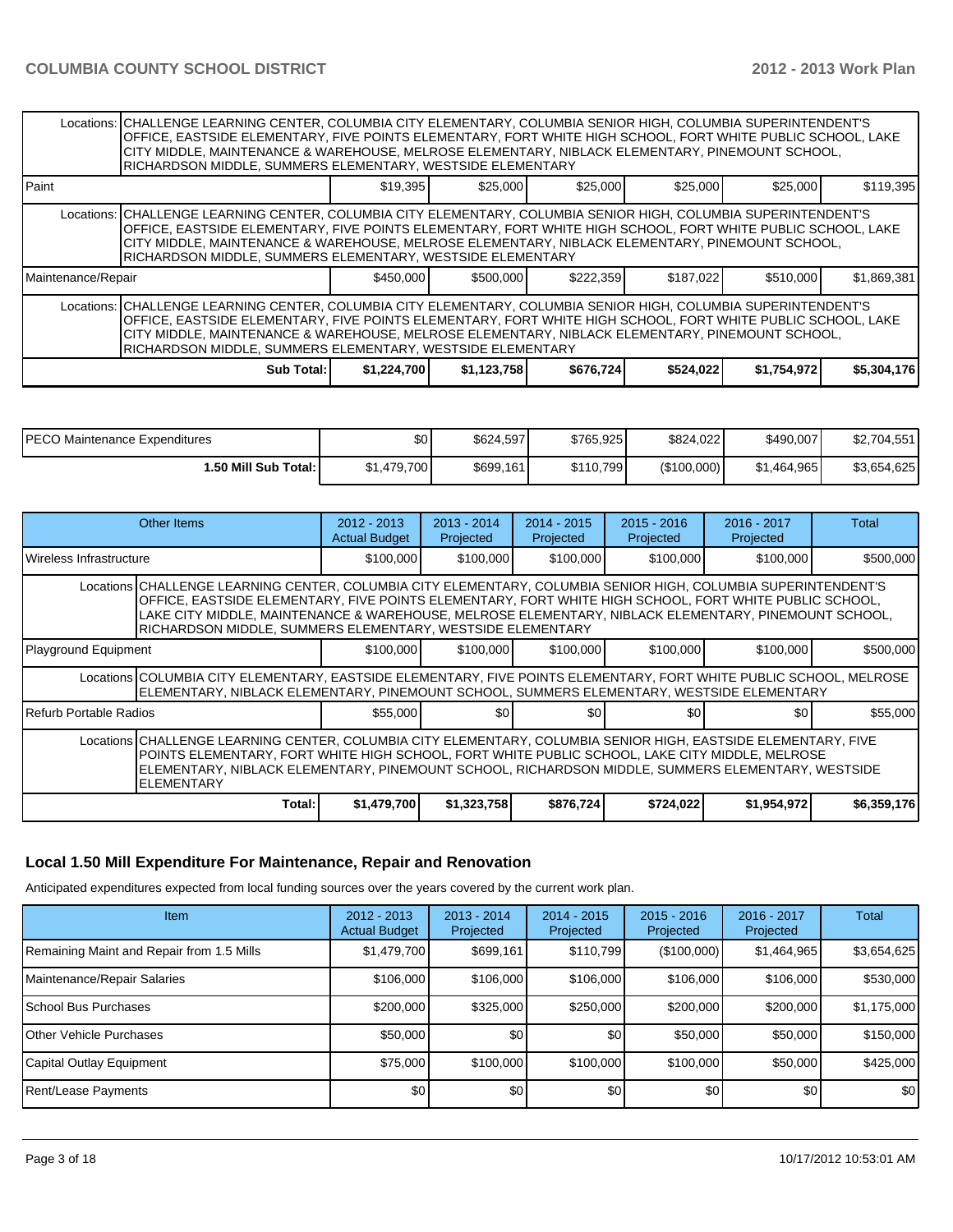## **COLUMBIA COUNTY SCHOOL DISTRICT 2012 - 2013 Work Plan**

| <b>Local Expenditure Totals:</b> | \$4,242,556                                                                                                                                                                        | \$3,559,017 | \$2,895,655 | \$2,684,856 | \$4,199,821                          | \$17,581,905 |
|----------------------------------|------------------------------------------------------------------------------------------------------------------------------------------------------------------------------------|-------------|-------------|-------------|--------------------------------------|--------------|
|                                  |                                                                                                                                                                                    |             |             |             |                                      |              |
|                                  | \$519,225                                                                                                                                                                          | \$519,225   |             | \$519,225   | \$519,225                            | \$2,596,125  |
|                                  | \$0                                                                                                                                                                                | \$0         | \$0         | \$0         | \$0                                  | \$0          |
|                                  | \$0                                                                                                                                                                                | \$0         | \$0         | \$0         | \$0                                  | \$0          |
|                                  | \$0                                                                                                                                                                                | \$0         | \$0         | \$0         | \$0                                  | \$0          |
|                                  | \$0                                                                                                                                                                                | \$0         | \$0         | \$0         | \$0                                  | \$0          |
|                                  | \$0                                                                                                                                                                                | \$0         | \$0         | \$0         | \$0                                  | \$0          |
|                                  | \$0                                                                                                                                                                                | \$0         | \$0         | \$0         | \$0                                  | \$0          |
|                                  |                                                                                                                                                                                    | \$42,343    |             | \$42,343    | \$42,343                             | \$211,715    |
|                                  | \$1,770,288                                                                                                                                                                        | \$1,767,288 |             | \$1,767,288 |                                      | \$8,839,440  |
|                                  | Special Facilities Construction Account<br>Premiums for Property Casualty Insurance - 1011.71<br>Qualified School Construction Bonds (QSCB)<br>Qualified Zone Academy Bonds (QZAB) |             | \$42,343    |             | \$1,767,288<br>\$42,343<br>\$519,225 | \$1,767,288  |

# **Revenue**

### **1.50 Mill Revenue Source**

Schedule of Estimated Capital Outlay Revenue from each currently approved source which is estimated to be available for expenditures on the projects included in the tentative district facilities work program. All amounts are NET after considering carryover balances, interest earned, new COP's, 1011.14 and 1011.15 loans, etc. Districts cannot use 1.5-Mill funds for salaries except for those explicitly associated with maintenance/repair projects. (1011.71 (5), F.S.)

| Item                                                                              | Fund | $2012 - 2013$<br><b>Actual Value</b> | $2013 - 2014$<br>Projected | $2014 - 2015$<br>Projected | $2015 - 2016$<br>Projected | $2016 - 2017$<br>Projected | Total            |
|-----------------------------------------------------------------------------------|------|--------------------------------------|----------------------------|----------------------------|----------------------------|----------------------------|------------------|
| (1) Non-exempt property<br>lassessed valuation                                    |      | \$2,639,194,476                      | \$2,690,050,161            | \$2,788,164,751            | \$2,915,238,900            | \$3,068,305,455            | \$14,100,953,743 |
| (2) The Millege projected for<br>discretionary capital outlay per<br>ls.1011.71   |      | 1.50                                 | 1.50 I                     | 1.50                       | 1.50                       | 1.50                       |                  |
| (3) Full value of the 1.50-Mill<br>discretionary capital outlay per<br>ls.1011.71 |      | \$4,433,847                          | \$4,519,284                | \$4,684,117                | \$4,897,601                | \$5,154,753                | \$23,689,602     |
| (4) Value of the portion of the 1.50<br>-Mill ACTUALLY levied                     | 370  | \$3,800,440                          | \$3,873,672                | \$4,014,957                | \$4,197,944                | \$4,418,360                | \$20,305,373     |
| $(5)$ Difference of lines (3) and (4)                                             |      | \$633,407                            | \$645,612                  | \$669,160                  | \$699,657                  | \$736,393                  | \$3,384,229      |

## **PECO Revenue Source**

The figure in the row designated "PECO Maintenance" will be subtracted from funds available for new construction because PECO maintenance dollars cannot be used for new construction.

| Item                                  | Fund | $2012 - 2013$<br><b>Actual Budget</b> | $2013 - 2014$<br>Projected | 2014 - 2015<br>Projected | $2015 - 2016$<br>Projected | $2016 - 2017$<br>Projected | Total       |
|---------------------------------------|------|---------------------------------------|----------------------------|--------------------------|----------------------------|----------------------------|-------------|
| <b>IPECO New Construction</b>         | 340  | \$0                                   | \$148.926                  | \$107.580                | \$52,681                   | \$0                        | \$309.187   |
| <b>IPECO Maintenance Expenditures</b> |      | \$0                                   | \$624.597                  | \$765.925                | \$824.022                  | \$490,007                  | \$2,704,551 |
|                                       |      | \$0                                   | \$773,523                  | \$873.505                | \$876.703                  | \$490.007                  | \$3,013,738 |

### **CO & DS Revenue Source**

Revenue from Capital Outlay and Debt Service funds.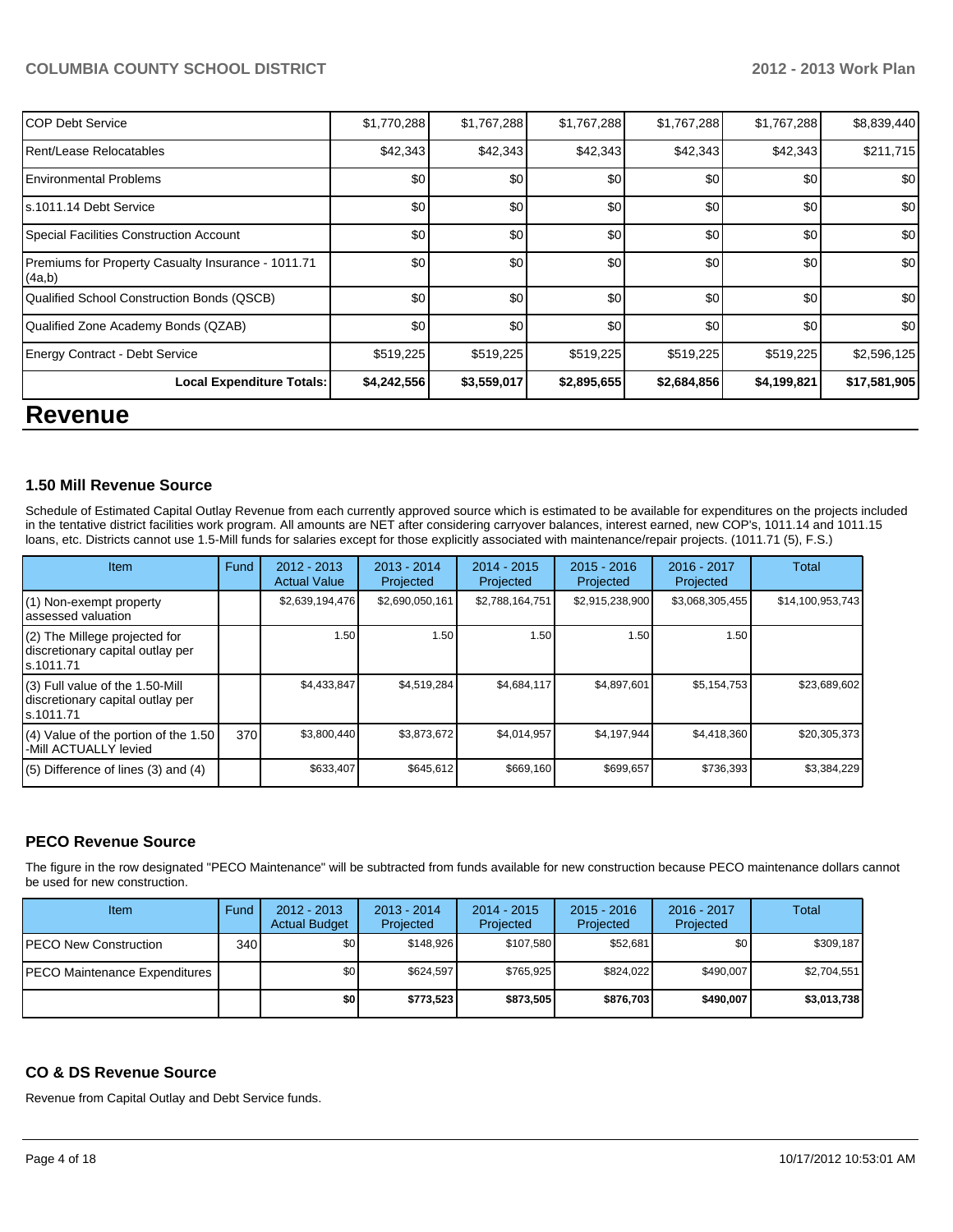| <b>Item</b>                                     | Fund | $2012 - 2013$<br><b>Actual Budget</b> | $2013 - 2014$<br>Projected | 2014 - 2015<br>Projected | $2015 - 2016$<br>Projected | $2016 - 2017$<br>Projected | Total     |
|-------------------------------------------------|------|---------------------------------------|----------------------------|--------------------------|----------------------------|----------------------------|-----------|
| CO & DS Cash Flow-through<br><b>Distributed</b> | 360  | \$67.479                              | \$67,479                   | \$67.479                 | \$67.479                   | \$67,479                   | \$337,395 |
| CO & DS Interest on<br>Undistributed CO         | 360  | \$3,940                               | \$3,940                    | \$3,940                  | \$3,940                    | \$3,940                    | \$19,700  |
|                                                 |      | \$71,419                              | \$71,419                   | \$71,419                 | \$71,419                   | \$71,419                   | \$357,095 |

### **Fair Share Revenue Source**

Nothing reported for this section. All legally binding commitments for proportionate fair-share mitigation for impacts on public school facilities must be included in the 5-year district work program.

### **Sales Surtax Referendum**

Specific information about any referendum for a 1-cent or ½-cent surtax referendum during the previous year.

No **Did the school district hold a surtax referendum during the past fiscal year 2011 - 2012?**

# **Additional Revenue Source**

Any additional revenue sources

| Item                                                                                                   | $2012 - 2013$<br><b>Actual Value</b> | $2013 - 2014$<br>Projected | $2014 - 2015$<br>Projected | $2015 - 2016$<br>Projected | 2016 - 2017<br>Projected | Total     |
|--------------------------------------------------------------------------------------------------------|--------------------------------------|----------------------------|----------------------------|----------------------------|--------------------------|-----------|
| Proceeds from a s.1011.14/15 F.S. Loans                                                                | \$0                                  | \$0                        | \$0                        | \$0                        | \$0                      | \$0       |
| District Bonds - Voted local bond<br>referendum proceeds per s.9, Art VII<br><b>State Constitution</b> | \$0                                  | \$0                        | \$0                        | \$0                        | \$0                      | \$0       |
| Proceeds from Special Act Bonds                                                                        | \$0                                  | \$0                        | \$0                        | \$0                        | \$0                      | \$0       |
| Estimated Revenue from CO & DS Bond<br>Sale                                                            | \$243,456                            | \$0                        | \$0                        | \$0                        | \$0                      | \$243,456 |
| <b>Proceeds from Voted Capital</b><br>Improvements millage                                             | \$0                                  | \$0                        | \$0                        | \$0                        | \$0                      | \$0       |
| Other Revenue for Other Capital Projects                                                               | \$0                                  | \$0                        | \$0                        | \$0                        | \$0                      | \$0       |
| Proceeds from 1/2 cent sales surtax<br>authorized by school board                                      | \$0                                  | \$0                        | \$0                        | \$0                        | \$0                      | \$0       |
| Proceeds from local governmental<br>infrastructure sales surtax                                        | \$0                                  | \$0                        | \$0                        | \$0                        | \$0                      | \$0       |
| Proceeds from Certificates of<br>Participation (COP's) Sale                                            | \$0                                  | \$0                        | \$0                        | \$0                        | \$0                      | \$0       |
| Classrooms First Bond proceeds amount<br>authorized in FY 1997-98                                      | \$0                                  | \$0                        | \$0                        | \$0                        | \$0                      | \$0       |
| Classrooms for Kids                                                                                    | \$0                                  | \$0                        | \$0                        | \$0                        | \$0                      | \$0       |
| <b>District Equity Recognition</b>                                                                     | \$0                                  | \$0                        | \$0                        | \$0                        | \$0                      | \$0       |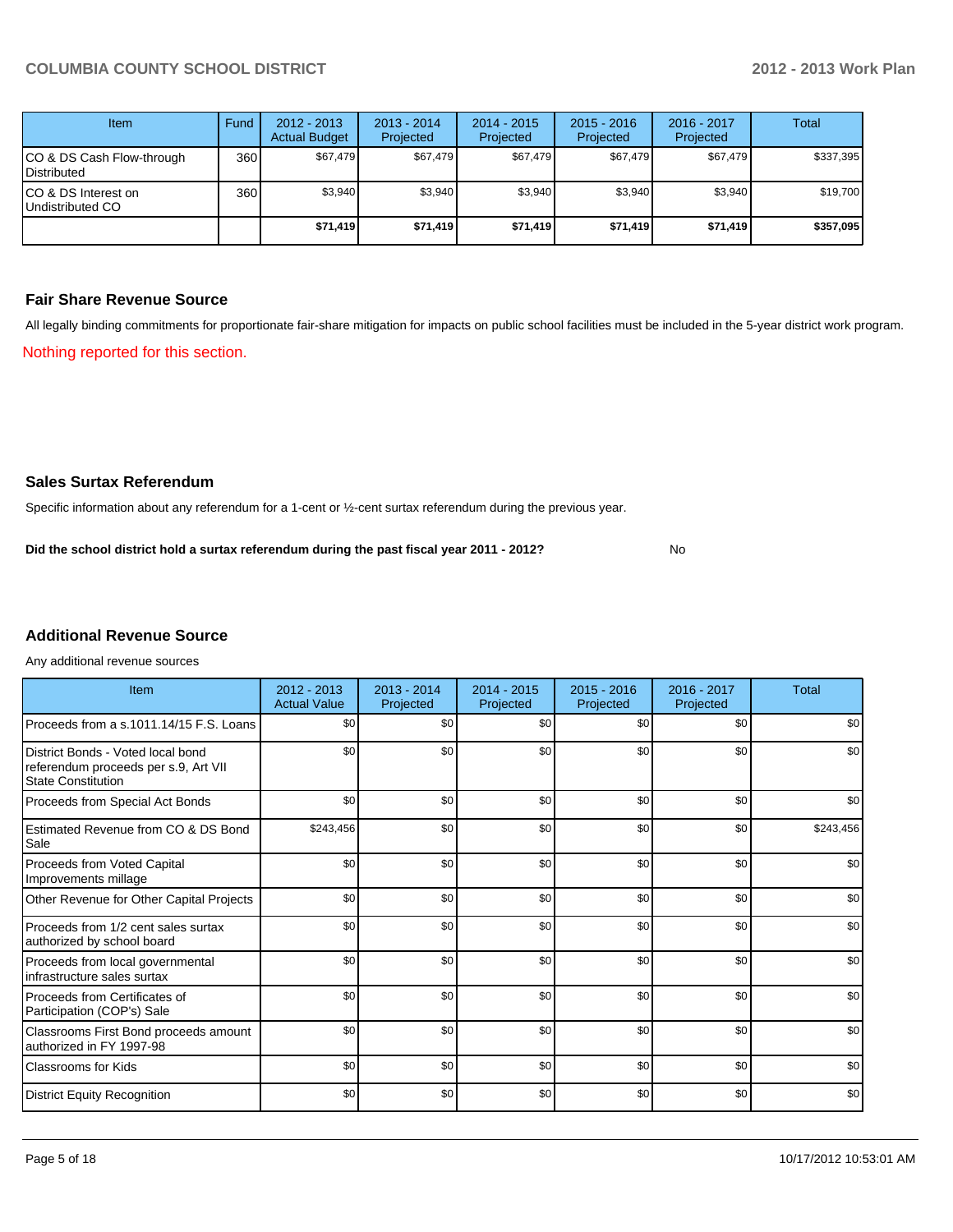# **COLUMBIA COUNTY SCHOOL DISTRICT 2012 - 2013 Work Plan**

| <b>Federal Grants</b>                                                                                                     | \$0         | \$0 | \$0 | \$0 | \$0 | \$0         |
|---------------------------------------------------------------------------------------------------------------------------|-------------|-----|-----|-----|-----|-------------|
| Proportionate share mitigation (actual<br>cash revenue only, not in kind donations)                                       | \$0         | \$0 | \$0 | \$0 | \$0 | \$0         |
| Impact fees received                                                                                                      | \$0         | \$0 | \$0 | \$0 | \$0 | \$0         |
| Private donations                                                                                                         | \$0         | \$0 | \$0 | \$0 | \$0 | \$0         |
| Grants from local governments or not-for-<br>profit organizations                                                         | \$0         | \$0 | \$0 | \$0 | \$0 | \$0         |
| Interest, Including Profit On Investment                                                                                  | \$0         | \$0 | \$0 | \$0 | \$0 | \$0         |
| Revenue from Bonds pledging proceeds<br>from 1 cent or 1/2 cent Sales Surtax                                              | \$0         | \$0 | \$0 | \$0 | \$0 | \$0         |
| <b>Total Fund Balance Carried Forward</b>                                                                                 | \$1,369,241 | \$0 | \$0 | \$0 | \$0 | \$1,369,241 |
| General Capital Outlay Obligated Fund<br><b>Balance Carried Forward From Total</b><br><b>Fund Balance Carried Forward</b> | \$0         | \$0 | \$0 | \$0 | \$0 | \$0         |
| <b>Special Facilities Construction Account</b>                                                                            | \$0         | \$0 | \$0 | \$0 | \$0 | \$0         |
| One Cent - 1/2 Cent Sales Surtax Debt<br>Service From Total Fund Balance Carried<br>Forward                               | \$0         | \$0 | \$0 | \$0 | \$0 | \$0         |
| Capital Outlay Projects Funds Balance<br>Carried Forward From Total Fund<br><b>Balance Carried Forward</b>                | \$0         | \$0 | \$0 | \$0 | \$0 | \$0         |
| <b>Subtotal</b>                                                                                                           | \$1,612,697 | \$0 | \$0 | \$0 | \$0 | \$1,612,697 |

# **Total Revenue Summary**

| <b>Item Name</b>                                           | $2012 - 2013$<br><b>Budget</b> | $2013 - 2014$<br>Projected | $2014 - 2015$<br>Projected | $2015 - 2016$<br>Projected | $2016 - 2017$<br>Projected | <b>Five Year Total</b> |
|------------------------------------------------------------|--------------------------------|----------------------------|----------------------------|----------------------------|----------------------------|------------------------|
| Local 1.5 Mill Discretionary Capital Outlay<br>Revenue     | \$3.800.440                    | \$3,873,672                | \$4.014.957                | \$4,197,944                | \$4,418,360                | \$20,305,373           |
| PECO and 1.5 Mill Maint and Other 1.5<br>Mill Expenditures | (\$4,242,556)                  | (\$3,559,017)              | (\$2,895,655)              | (S2,684,856)               | (\$4,199,821)              | (\$17,581,905)         |
| IPECO Maintenance Revenue                                  | \$0                            | \$624,597                  | \$765.925                  | \$824.022                  | \$490,007                  | \$2,704,551            |
| <b>Available 1.50 Mill for New</b><br><b>Construction</b>  | ( \$442, 116)                  | \$314,655                  | \$1,119,302                | \$1,513,088                | \$218,539                  | \$2,723,468            |

| <b>Item Name</b>                 | 2012 - 2013<br><b>Budget</b> | $2013 - 2014$<br>Projected | $2014 - 2015$<br>Projected | $2015 - 2016$<br>Projected | 2016 - 2017<br>Projected | <b>Five Year Total</b> |
|----------------------------------|------------------------------|----------------------------|----------------------------|----------------------------|--------------------------|------------------------|
| ICO & DS Revenue                 | \$71,419                     | \$71.419                   | \$71.419                   | \$71,419                   | \$71,419                 | \$357,095              |
| IPECO New Construction Revenue   | \$0                          | \$148,926                  | \$107,580                  | \$52,681                   | \$0                      | \$309,187              |
| Other/Additional Revenue         | \$1,612,697                  | \$0                        | \$0                        | \$0                        | \$0                      | \$1,612,697            |
| <b>Total Additional Revenuel</b> | \$1,684,116                  | \$220,345                  | \$178,999'                 | \$124,100                  | \$71,419                 | \$2,278,979            |
| <b>Total Available Revenue</b>   | \$1,242,000                  | \$535,000                  | \$1,298,301                | \$1,637,188                | \$289.958                | \$5,002,447            |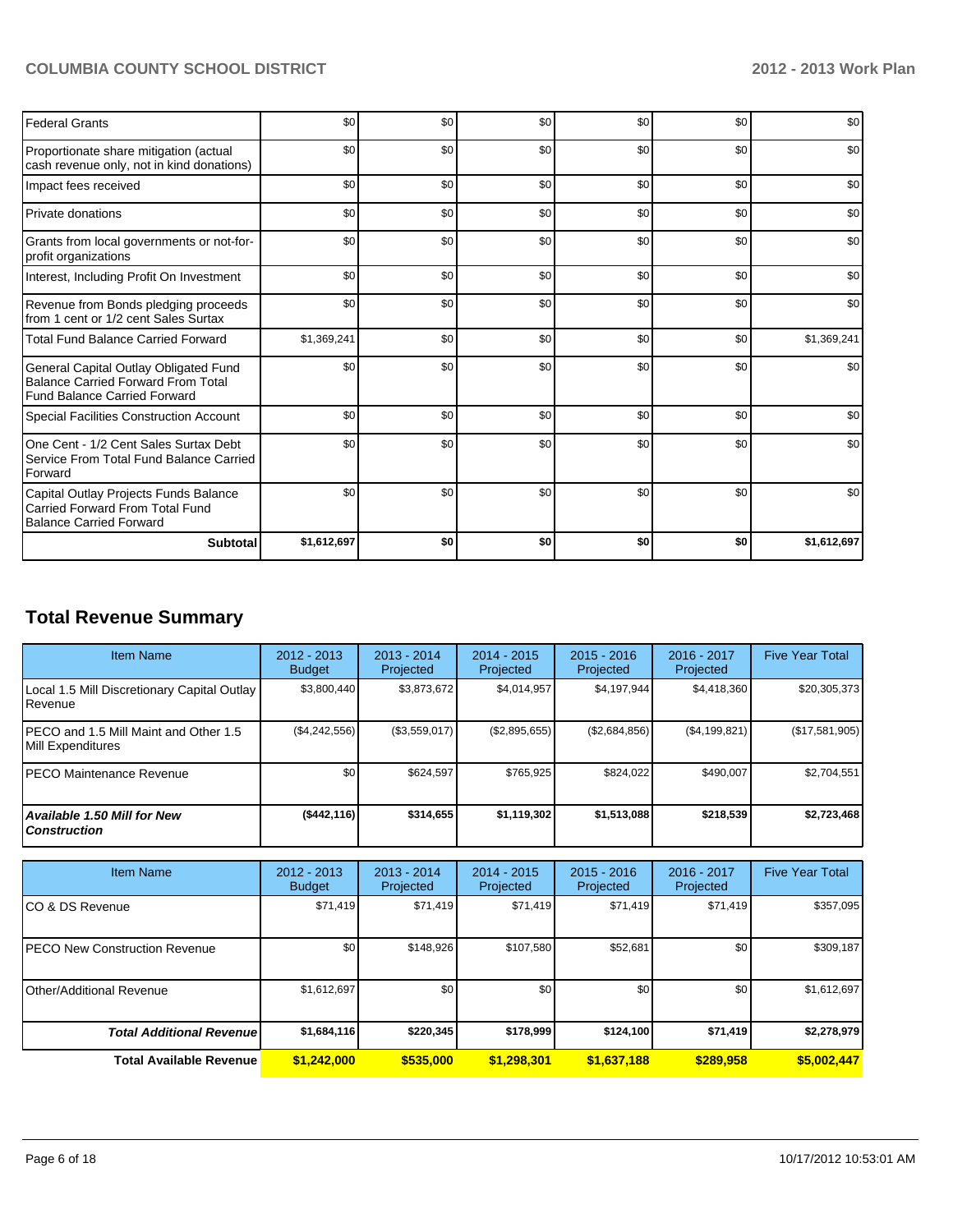# **Project Schedules**

### **Capacity Project Schedules**

A schedule of capital outlay projects necessary to ensure the availability of satisfactory classrooms for the projected student enrollment in K-12 programs.

| <b>Project Description</b>                             | Location                          |                          | 2012 - 2013 | $2013 - 2014$ | $2014 - 2015$  | $2015 - 2016$ | 2016 - 2017 | Total           | Funded |
|--------------------------------------------------------|-----------------------------------|--------------------------|-------------|---------------|----------------|---------------|-------------|-----------------|--------|
| Construct Bldg 5 -<br>Itenerant, ESE &<br>Misc. Spaces | <b>PINEMOUNT</b><br><b>SCHOOL</b> | Planned<br>Cost:         | \$0         | \$0           | \$0            | \$1,200,000   | \$0         | \$1,200,000 Yes |        |
|                                                        |                                   | <b>Student Stations:</b> |             |               |                | 176           |             | 176             |        |
|                                                        |                                   | Total Classrooms:        |             |               |                |               |             |                 |        |
|                                                        |                                   | Gross Sq Ft:             |             |               |                | 10,782        |             | 10,782          |        |
|                                                        | <b>Planned Cost:</b>              | sn l                     | sn I        | sn I          | -\$1.200.000 l | \$0 L         | \$1,200,000 |                 |        |

| <b>Planned Cost:</b>     | \$0 | \$0 | \$0 I | \$1,200,000 | \$0 | \$1,200,000 |
|--------------------------|-----|-----|-------|-------------|-----|-------------|
| <b>Student Stations:</b> |     |     |       | 176         |     | 176         |
| <b>Total Classrooms:</b> |     |     |       |             |     |             |
| Gross Sq Ft:             |     |     |       | 10,782      |     | 10,782      |

## **Other Project Schedules**

Major renovations, remodeling, and additions of capital outlay projects that do not add capacity to schools.

| <b>Project Description</b>               | Location                                   | $2012 - 2013$<br><b>Actual Budget</b> | 2013 - 2014<br>Projected | $2014 - 2015$<br>Projected | $2015 - 2016$<br>Projected | 2016 - 2017<br>Projected | <b>Total</b>    | Funded |
|------------------------------------------|--------------------------------------------|---------------------------------------|--------------------------|----------------------------|----------------------------|--------------------------|-----------------|--------|
| <b>Outdoor Assembly Building</b>         | <b>WESTSIDE</b><br><b>ELEMENTARY</b>       | \$125,000                             | \$0                      | \$0                        | \$0                        | \$0                      | \$125,000 Yes   |        |
| l Auditorium                             | FORT WHITE HIGH<br><b>SCHOOL</b>           | \$0                                   | \$0                      | \$1,298,301                | \$437,188                  | \$0                      | \$1,735,489 Yes |        |
| Renovate Kitchen                         | <b>EASTSIDE</b><br><b>ELEMENTARY</b>       | \$992,000                             | \$0                      | \$0                        | \$0                        | \$0                      | \$992,000 Yes   |        |
| Remodel                                  | <b>CHALLENGE LEARNING</b><br><b>CENTER</b> | \$0                                   | \$0                      | \$0                        | \$0                        | \$189,958                | \$189,958 Yes   |        |
| Renovate Clinic                          | <b>MELROSE</b><br><b>ELEMENTARY</b>        | \$125,000                             | \$0                      | \$0                        | \$0                        | \$0                      | \$125,000 Yes   |        |
| resurface track                          | <b>COLUMBIA SENIOR</b><br>HIGH             | \$0                                   | \$0                      | \$0                        | \$0                        | \$198,524                | \$198,524 No    |        |
| Re-route Bus & Car drop-<br>off/pick-up  | <b>MELROSE</b><br><b>ELEMENTARY</b>        | \$0                                   | \$80,000                 | \$0                        | \$0                        | \$0                      | \$80,000 Yes    |        |
| Re-route Bus & Car drop-off &<br>pick-up | <b>FORT WHITE PUBLIC</b><br><b>SCHOOL</b>  | \$0                                   | \$80,000                 | \$0                        | \$0                        | \$0                      | \$80,000 Yes    |        |
| Outdoor Assembly Building                | <b>FIVE POINTS</b><br><b>ELEMENTARY</b>    | \$0                                   | \$125,000                | \$0                        | \$0                        | \$0                      | \$125,000 Yes   |        |
| <b>Outdoor Assembly Building</b>         | PINEMOUNT SCHOOL                           | \$0                                   | \$125,000                | \$0                        | \$0                        | \$0                      | \$125,000 Yes   |        |
| Outdoor Assembly Building                | <b>MELROSE</b><br><b>ELEMENTARY</b>        | \$0                                   | \$125,000                | \$0                        | \$0                        | \$0                      | \$125,000 Yes   |        |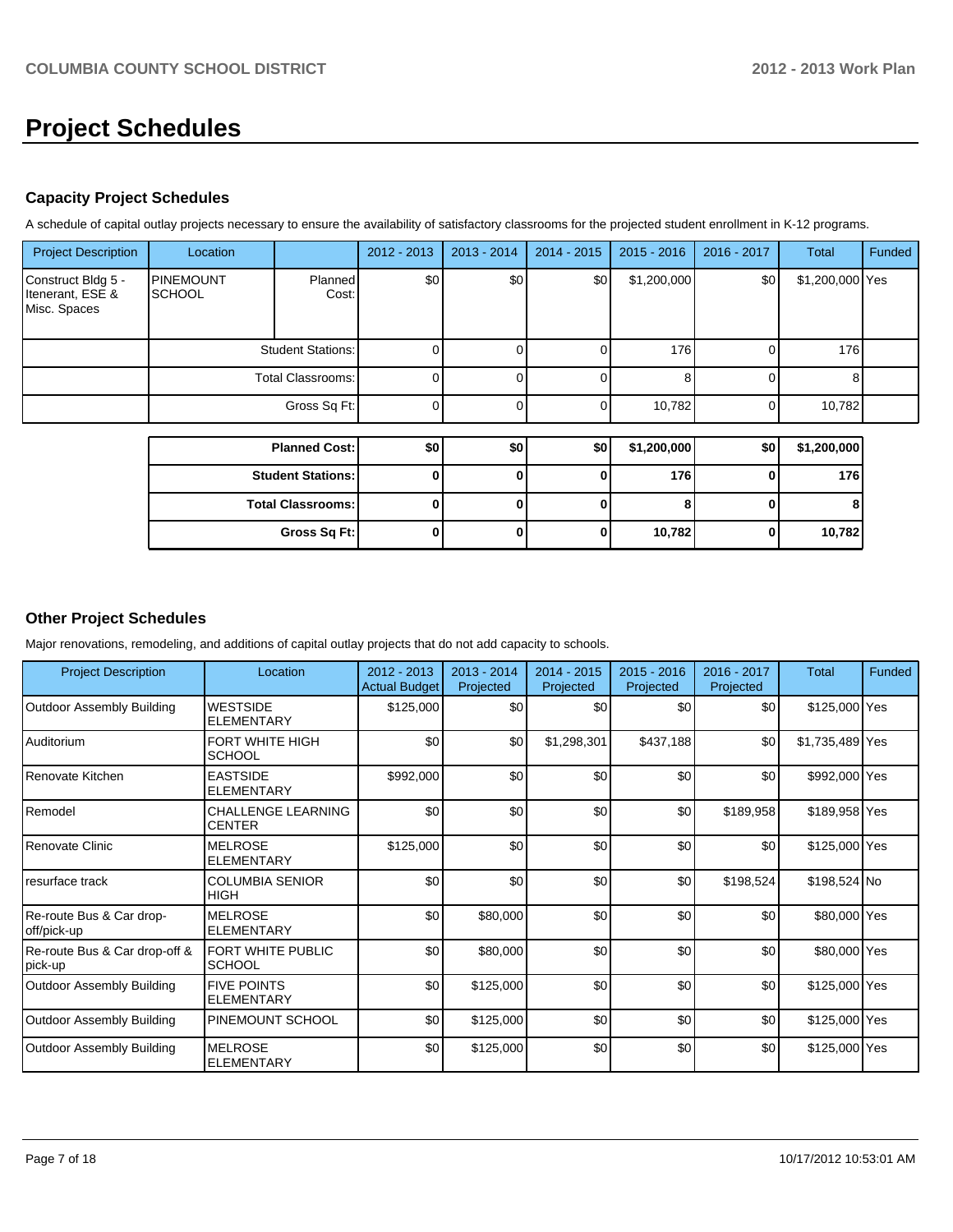| <b>Additional Covered WWavs</b> | <b>IRICHARDSON MIDDLE</b> | \$0         | \$0 <sub>1</sub> | \$0         | \$0 <sub>1</sub> | \$100,000 | \$100,000 Yes |  |
|---------------------------------|---------------------------|-------------|------------------|-------------|------------------|-----------|---------------|--|
|                                 |                           | \$1.242.000 | \$535,000        | \$1,298,301 | \$437,188        | \$488,482 | \$4,000,971   |  |

### **Additional Project Schedules**

Any projects that are not identified in the last approved educational plant survey.

Nothing reported for this section.

### **Non Funded Growth Management Project Schedules**

Schedule indicating which projects, due to planned development, that CANNOT be funded from current revenues projected over the next five years.

Nothing reported for this section.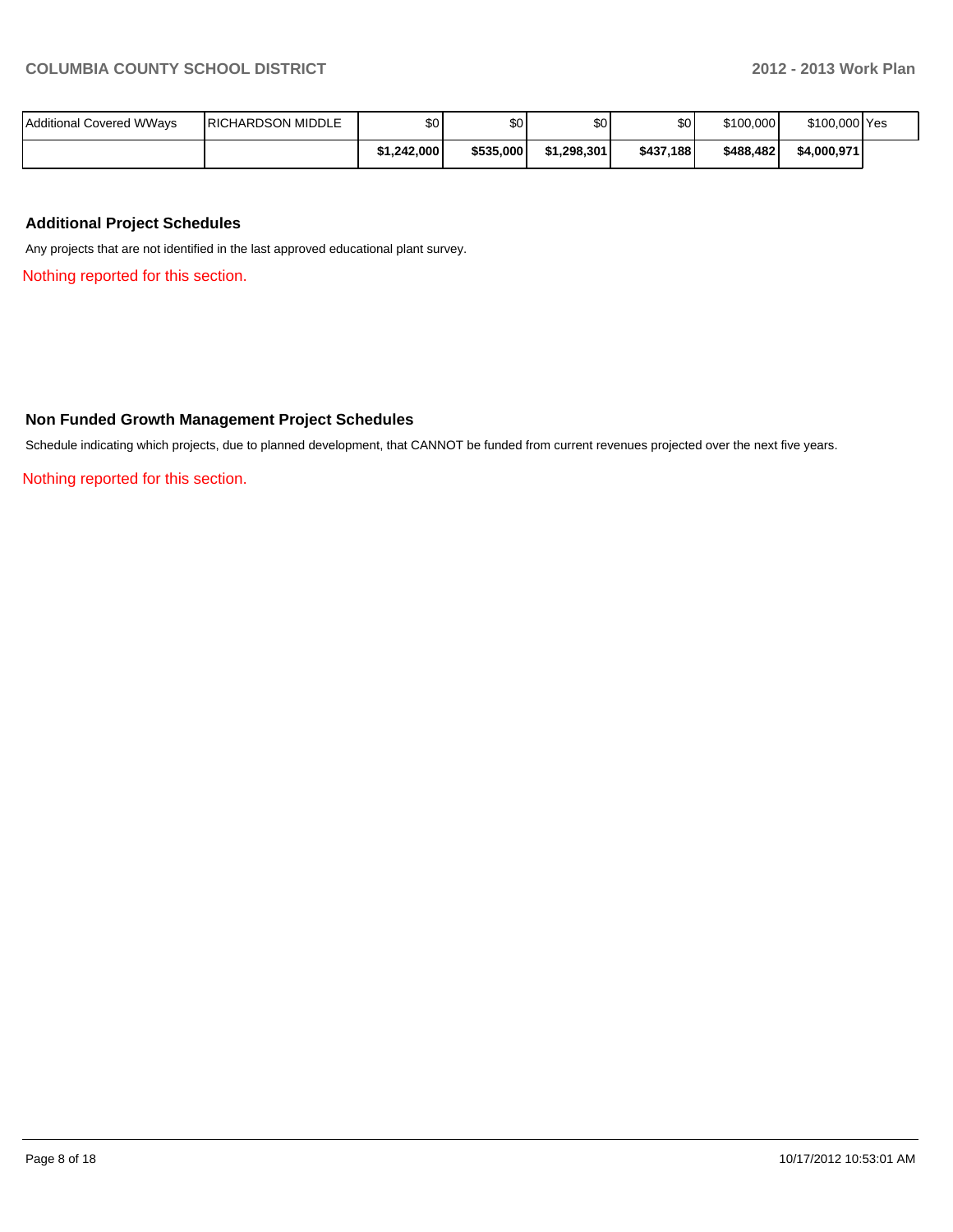# **Tracking**

# **Capacity Tracking**

| Location                                   | $2012 -$<br>2013 Satis.<br>Stu. Sta. | Actual<br>$2012 -$<br><b>2013 FISH</b><br>Capacity | Actual<br>$2011 -$<br>2012<br><b>COFTE</b> | # Class<br><b>Rooms</b> | Actual<br>Average<br>$2012 -$<br>2013 Class<br><b>Size</b> | Actual<br>$2012 -$<br>2013<br>Utilization | <b>New</b><br>Stu.<br>Capacity | <b>New</b><br>Rooms to<br>be<br>Added/Re<br>moved | Projected<br>$2016 -$<br>2017<br><b>COFTE</b> | Projected<br>$2016 -$<br>2017<br>Utilization | Projected<br>$2016 -$<br>2017 Class<br><b>Size</b> |
|--------------------------------------------|--------------------------------------|----------------------------------------------------|--------------------------------------------|-------------------------|------------------------------------------------------------|-------------------------------------------|--------------------------------|---------------------------------------------------|-----------------------------------------------|----------------------------------------------|----------------------------------------------------|
| <b>COLUMBIA SENIOR</b><br><b>HIGH</b>      | 2,292                                | 2,177                                              | 1,635                                      | 97                      | 17                                                         | 75.00 %                                   | $\Omega$                       | $\Omega$                                          | 1,645                                         | 76.00 %                                      | 17                                                 |
| <b>RICHARDSON MIDDLE</b>                   | 1,112                                | 1,000                                              | 563                                        | 49                      | 11                                                         | 56.00 %                                   | $\overline{0}$                 | $\Omega$                                          | 510                                           | 51.00%                                       | 10                                                 |
| <b>MELROSE</b><br><b>ELEMENTARY</b>        | 708                                  | 708                                                | 456                                        | 36                      | 13                                                         | 64.00 %                                   | $\Omega$                       | $\Omega$                                          | 438                                           | 62.00%                                       | 12                                                 |
| <b>EASTSIDE</b><br><b>ELEMENTARY</b>       | 677                                  | 677                                                | 555                                        | 36                      | 15                                                         | 82.00 %                                   | $\Omega$                       | $\Omega$                                          | 523                                           | 77.00 %                                      | 15                                                 |
| <b>FIVE POINTS</b><br><b>ELEMENTARY</b>    | 663                                  | 663                                                | 450                                        | 35                      | 13                                                         | 68.00 %                                   | $\Omega$                       | $\Omega$                                          | 445                                           | 67.00 %                                      | 13                                                 |
| <b>FORT WHITE PUBLIC</b><br>SCHOOL         | 911                                  | 911                                                | 651                                        | 49                      | 13                                                         | 71.00 %                                   | $\Omega$                       | $\Omega$                                          | 648                                           | 71.00 %                                      | 13                                                 |
| <b>SUMMERS</b><br><b>ELEMENTARY</b>        | 930                                  | 930                                                | 702                                        | 48                      | 15                                                         | 76.00 %                                   | $\Omega$                       | $\Omega$                                          | 670                                           | 72.00 %                                      | 14                                                 |
| NIBLACK ELEMENTARY                         | 587                                  | 587                                                | 308                                        | 31                      | 10 <sup>1</sup>                                            | 53.00 %                                   | $\Omega$                       | $\Omega$                                          | 265                                           | 45.00 %                                      | 9                                                  |
| <b>CHALLENGE LEARNING</b><br><b>CENTER</b> | 264                                  | 264                                                | 89                                         | 13                      | $\overline{7}$                                             | 34.00 %                                   | $\Omega$                       | $\Omega$                                          | 61                                            | 23.00 %                                      | 5                                                  |
| <b>LAKE CITY MIDDLE</b>                    | 1,444                                | 1,299                                              | 1,084                                      | 61                      | 18                                                         | 83.00 %                                   | $\Omega$                       | $\Omega$                                          | 1,031                                         | 79.00 %                                      | 17                                                 |
| <b>COLUMBIA CITY</b><br><b>ELEMENTARY</b>  | 768                                  | 768                                                | 666                                        | 42                      | 16                                                         | 87.00 %                                   | $\Omega$                       | $\Omega$                                          | 573                                           | 75.00 %                                      | 14                                                 |
| FORT WHITE HIGH<br><b>SCHOOL</b>           | 2,000                                | 1,800                                              | 1,141                                      | 86                      | 13                                                         | 63.00 %                                   | $\Omega$                       | $\Omega$                                          | 1,074                                         | 60.00%                                       | 12                                                 |
| <b>WESTSIDE</b><br><b>ELEMENTARY</b>       | 782                                  | 782                                                | 700                                        | 41                      | 17                                                         | 90.00 %                                   | $\Omega$                       | $\Omega$                                          | 684                                           | 87.00%                                       | 17                                                 |
| <b>PINEMOUNT SCHOOL</b>                    | 581                                  | 581                                                | 421                                        | 30                      | 14                                                         | 73.00 %                                   | $\overline{0}$                 | $\Omega$                                          | 524                                           | 90.00 %                                      | 17                                                 |
|                                            | 13,719                               | 13,147                                             | 9,422                                      | 654                     | 14                                                         | 71.66 %                                   | 0                              | $\bf{0}$                                          | 9,091                                         | 69.15%                                       | 14                                                 |
|                                            |                                      |                                                    |                                            |                         |                                                            |                                           |                                |                                                   |                                               |                                              |                                                    |

The COFTE Projected Total (9,091) for 2016 - 2017 must match the Official Forecasted COFTE Total (9,092 ) for 2016 - 2017 before this section can be completed. In the event that the COFTE Projected Total does not match the Official forecasted COFTE, then the Balanced Projected COFTE Table should be used to balance COFTE.

| Projected COFTE for 2016 - 2017 |       |  |  |  |  |  |
|---------------------------------|-------|--|--|--|--|--|
| Elementary (PK-3)               | 3,378 |  |  |  |  |  |
| Middle $(4-8)$                  | 3,607 |  |  |  |  |  |
| High (9-12)                     | 2,106 |  |  |  |  |  |
|                                 | 9,092 |  |  |  |  |  |
|                                 |       |  |  |  |  |  |

| <b>Grade Level Type</b> | <b>Balanced Projected</b><br>COFTE for 2016 - 2017 |
|-------------------------|----------------------------------------------------|
|                         |                                                    |
|                         |                                                    |
| Elementary (PK-3)       |                                                    |
| Middle $(4-8)$          |                                                    |
| High (9-12)             |                                                    |
|                         | 9.09                                               |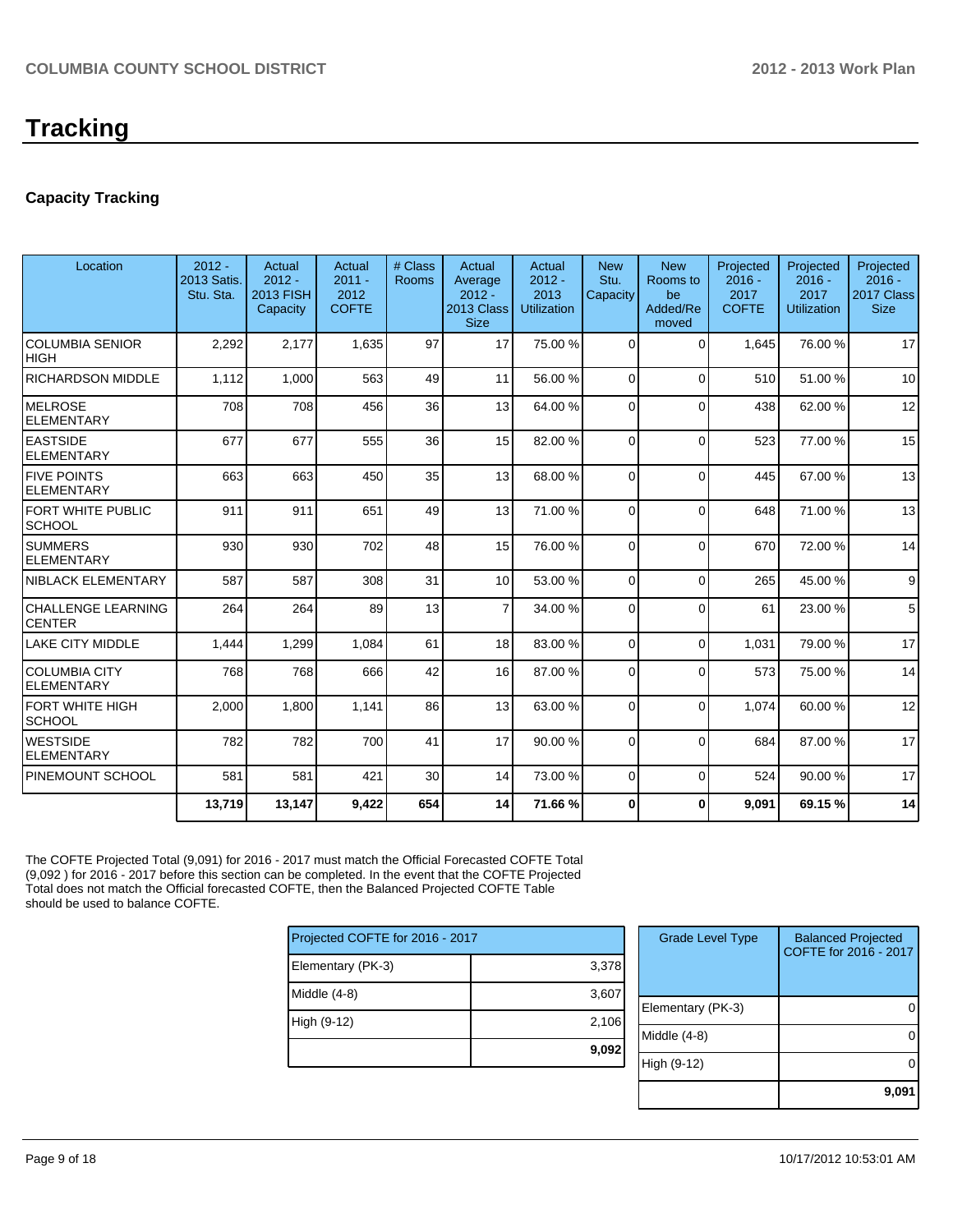#### **Relocatable Replacement**

Number of relocatable classrooms clearly identified and scheduled for replacement in the school board adopted financially feasible 5-year district work program.

| Location                          | $-2013$<br>$2012 -$ | $2013 - 2014$ | $2014 - 2015$ | 2015 - 2016 | 2016 - 2017 | Year 5 Total |
|-----------------------------------|---------------------|---------------|---------------|-------------|-------------|--------------|
| Total Relocatable Replacements: I |                     |               |               |             |             | 0            |

### **Charter Schools Tracking**

Information regarding the use of charter schools.

| Location-Type | # Relocatable  <br>units or<br>permanent<br>classrooms | Owner          | Year Started or<br>Scheduled | Student<br><b>Stations</b> | <b>Students</b><br>Enrolled | Years in<br>Contract | <b>Total Charter</b><br><b>Students</b><br>projected for<br>$2016 - 2017$ |
|---------------|--------------------------------------------------------|----------------|------------------------------|----------------------------|-----------------------------|----------------------|---------------------------------------------------------------------------|
| Shining Star  |                                                        | 10 COMBINATION | 2012                         | 270                        | 225 <sup>1</sup>            |                      | $\overline{0}$                                                            |
|               | 10 l                                                   |                |                              | <b>270</b>                 | 225                         |                      | $\mathbf{0}$                                                              |

### **Special Purpose Classrooms Tracking**

The number of classrooms that will be used for certain special purposes in the current year, by facility and type of classroom, that the district will, 1), not use for educational purposes, and 2), the co-teaching classrooms that are not open plan classrooms and will be used for educational purposes.

| School                                 | <b>School Type</b> | # of Elementary<br>K-3 Classrooms I | # of Middle 4-8<br><b>Classrooms</b> | # of High $9-12$<br><b>Classrooms</b> | # of $ESE$<br><b>Classrooms</b> | # of Combo<br>Classrooms | Total<br>Classrooms |
|----------------------------------------|--------------------|-------------------------------------|--------------------------------------|---------------------------------------|---------------------------------|--------------------------|---------------------|
| <b>Total Educational Classrooms: I</b> |                    |                                     |                                      |                                       |                                 |                          |                     |
| School                                 | <b>School Type</b> | # of Elementary<br>K-3 Classrooms I | # of Middle 4-8<br><b>Classrooms</b> | # of High $9-12$<br><b>Classrooms</b> | # of $ESE$<br><b>Classrooms</b> | # of Combo<br>Classrooms | Total<br>Classrooms |
| <b>Total Co-Teaching Classrooms:</b>   |                    |                                     |                                      |                                       |                                 |                          | 01                  |

#### **Infrastructure Tracking**

**Necessary offsite infrastructure requirements resulting from expansions or new schools. This section should include infrastructure information related to capacity project schedules and other project schedules (Section 4).**

Not Specified

**Proposed location of planned facilities, whether those locations are consistent with the comprehensive plans of all affected local governments, and recommendations for infrastructure and other improvements to land adjacent to existing facilities. Provisions of 1013.33(12), (13) and (14) and 1013.36 must be addressed for new facilities planned within the 1st three years of the plan (Section 5).**

Not Specified

**Consistent with Comp Plan?** No

### **Net New Classrooms**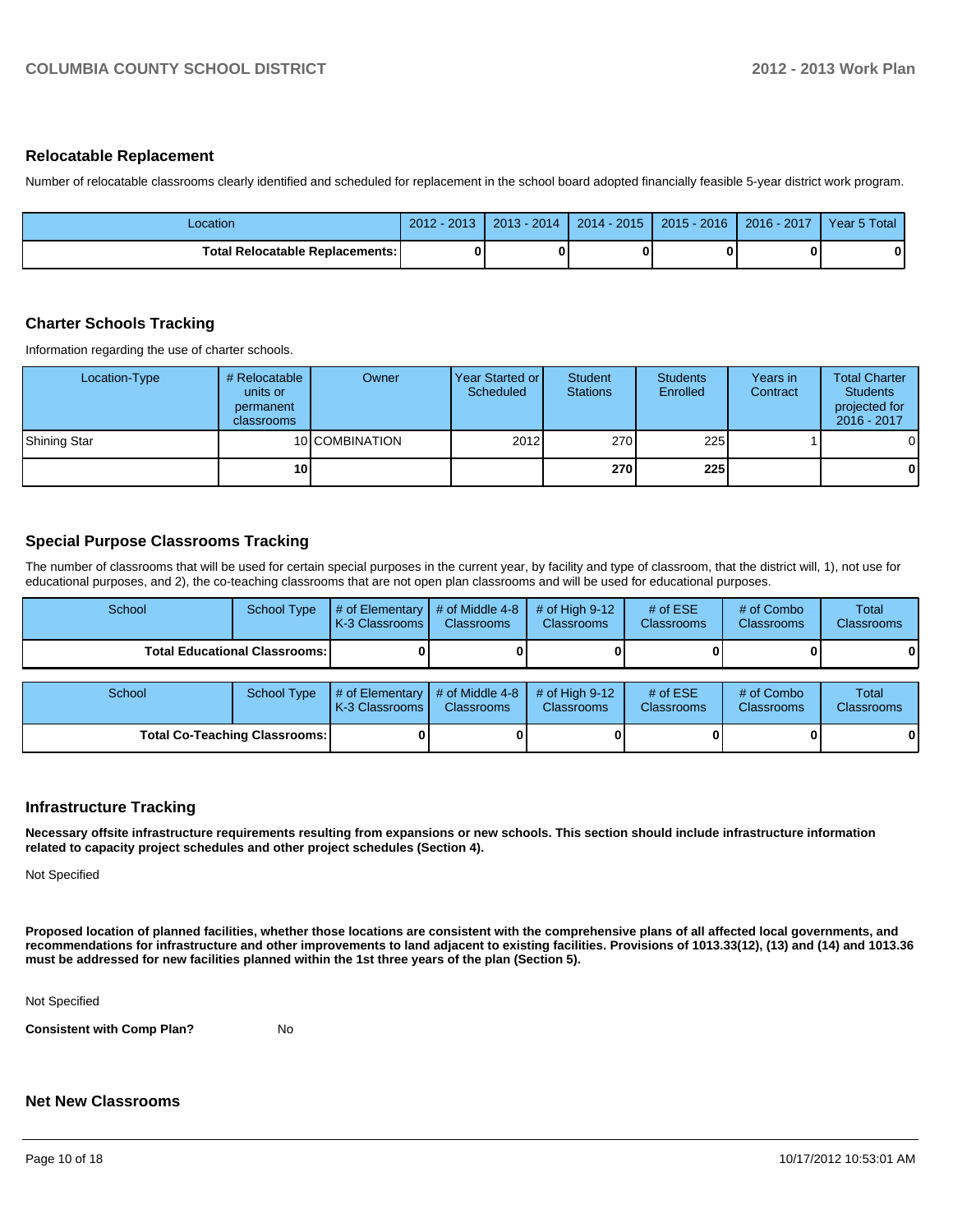The number of classrooms, by grade level and type of construction, that were added during the last fiscal year.

| List the net new classrooms added in the 2011 - 2012 fiscal year.                                                                                       |                              |                          |                                |                                                                        | List the net new classrooms to be added in the 2012 - 2013 fiscal<br>Ivear. |                            |                              |                        |
|---------------------------------------------------------------------------------------------------------------------------------------------------------|------------------------------|--------------------------|--------------------------------|------------------------------------------------------------------------|-----------------------------------------------------------------------------|----------------------------|------------------------------|------------------------|
| "Classrooms" is defined as capacity carrying classrooms that are added to increase<br>capacity to enable the district to meet the Class Size Amendment. |                              |                          |                                | Totals for fiscal year 2012 - 2013 should match totals in Section 15A. |                                                                             |                            |                              |                        |
| Location                                                                                                                                                | $2011 - 2012$ #<br>Permanent | 2011 - 2012 #<br>Modular | $2011 - 2012$ #<br>Relocatable | $2011 - 2012$<br>Total                                                 | $2012 - 2013$ #<br>Permanent                                                | $2012 - 2013$ #<br>Modular | 2012 - 2013 #<br>Relocatable | $2012 - 2013$<br>Total |
| Elementary (PK-3)                                                                                                                                       |                              |                          |                                |                                                                        |                                                                             |                            |                              | 0                      |
| Middle (4-8)                                                                                                                                            |                              |                          |                                |                                                                        |                                                                             |                            |                              | 0                      |
| High (9-12)                                                                                                                                             |                              |                          |                                |                                                                        |                                                                             |                            |                              | $\Omega$               |
|                                                                                                                                                         |                              |                          |                                |                                                                        |                                                                             |                            |                              | 0                      |

### **Relocatable Student Stations**

Number of students that will be educated in relocatable units, by school, in the current year, and the projected number of students for each of the years in the workplan.

| <b>Site</b>                                       | 2012 - 2013 | 2013 - 2014 | $2014 - 2015$   | $2015 - 2016$ | 2016 - 2017 | 5 Year Average |
|---------------------------------------------------|-------------|-------------|-----------------|---------------|-------------|----------------|
| İCOLUMBIA SENIOR HIGH                             | 200         | 220         | 220             | 220           | 220         | 216            |
| <b>RICHARDSON MIDDLE</b>                          | 22          | 22          | 22              | 22            | 22          | 22             |
| IMELROSE ELEMENTARY                               | 36          | 36          | 36              | 36            | 36          | 36             |
| <b>EASTSIDE ELEMENTARY</b>                        | $\Omega$    | 0           | $\mathbf{0}$    | $\Omega$      | $\Omega$    | $\Omega$       |
| <b>IFIVE POINTS ELEMENTARY</b>                    | 72          | 72          | 72              | 72            | 72          | 72             |
| FORT WHITE PUBLIC SCHOOL                          | 33          | 33          | 33              | 33            | 33          | 33             |
| FORT WHITE HIGH SCHOOL                            | $\Omega$    | 0           | 0               | $\Omega$      | 0           | 0              |
| <b>I</b> WESTSIDE ELEMENTARY                      | 22          | 0           | $\Omega$        | $\Omega$      | $\Omega$    | 4              |
| <b>I</b> SUMMERS ELEMENTARY                       | 72          | 72          | 72              | 72            | 72          | 72             |
| INIBLACK ELEMENTARY                               | 90          | 90          | 90 <sup>°</sup> | 90            | 90          | 90             |
| ICHALLENGE LEARNING CENTER                        | 140         | 140         | 140             | 140           | 140         | 140            |
| <b>LAKE CITY MIDDLE</b>                           | $\Omega$    | 0           | 0               | ∩             | $\Omega$    | 0              |
| COLUMBIA CITY ELEMENTARY                          | $\Omega$    | 0           | 0               | ∩             | $\Omega$    | 0              |
| PINEMOUNT SCHOOL                                  | $\Omega$    | 72          | 72              | 72            | 72          | 58             |
| Totals for COLUMBIA COUNTY SCHOOL DISTRICT        |             |             |                 |               |             |                |
|                                                   | 757         | 757         | 757             | 757           | 743         |                |
| Total students in relocatables by year.           | 687         |             |                 |               |             |                |
| Total number of COFTE students projected by year. | 9,339       | 9,315       | 9,231           | 9,192         | 9,092       | 9,234          |
| Percent in relocatables by year.                  | 7%          | 8%          | 8%              | 8%            | 8%          | 8 %            |

## **Leased Facilities Tracking**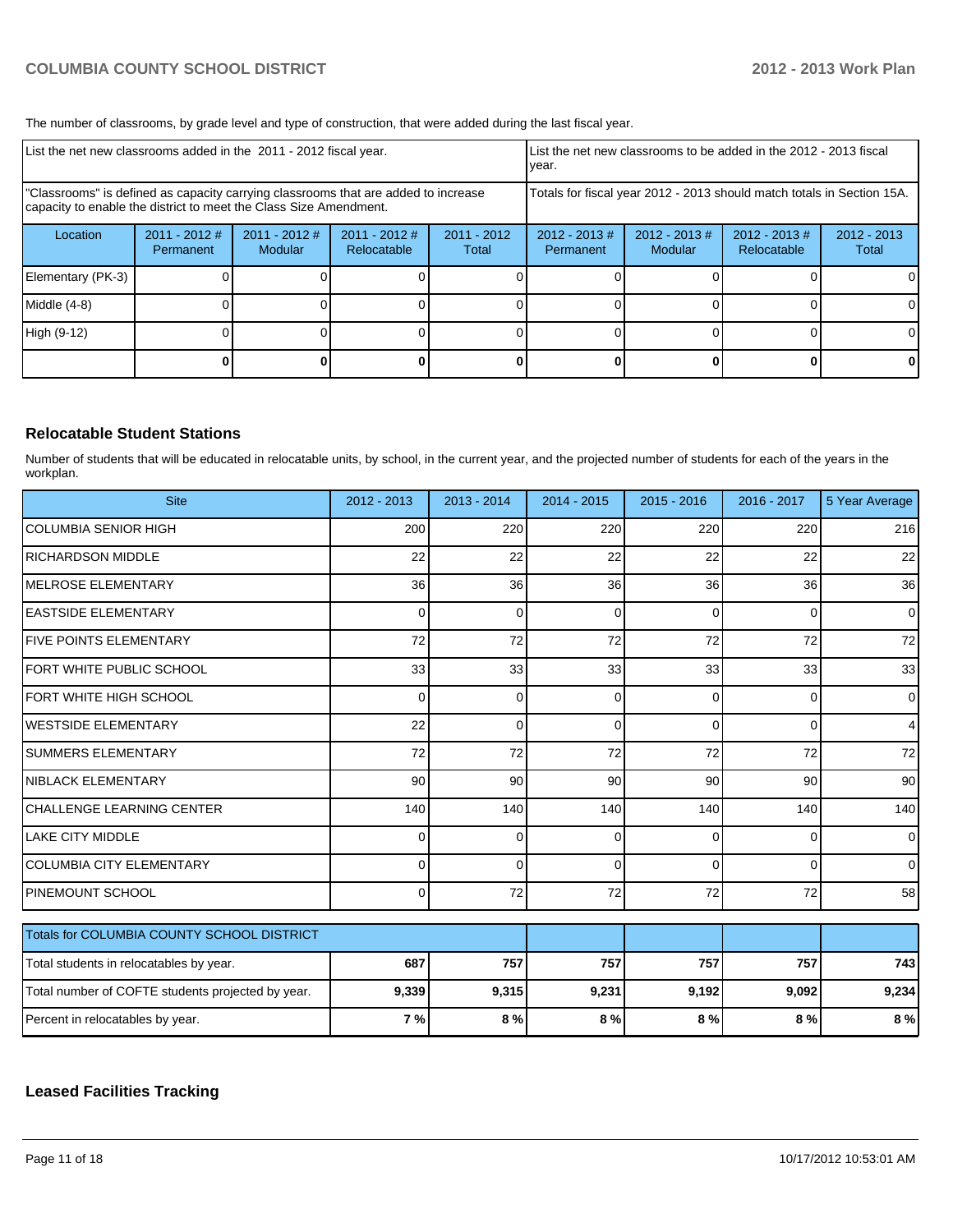Exising leased facilities and plans for the acquisition of leased facilities, including the number of classrooms and student stations, as reported in the educational plant survey, that are planned in that location at the end of the five year workplan.

| Location                       | # of Leased<br>Classrooms 2012 -<br>2013 | <b>FISH Student</b><br><b>Stations</b> | Owner | # of Leased<br>Classrooms 2016 -<br>2017 | <b>FISH Student</b><br><b>Stations</b> |
|--------------------------------|------------------------------------------|----------------------------------------|-------|------------------------------------------|----------------------------------------|
| İCOLUMBIA SENIOR HIGH          | o                                        | $\Omega$                               |       | $\Omega$                                 | 0                                      |
| <b>IRICHARDSON MIDDLE</b>      | n                                        |                                        |       | 0                                        |                                        |
| <b>IMELROSE ELEMENTARY</b>     | o                                        |                                        |       | 0                                        |                                        |
| <b>IEASTSIDE ELEMENTARY</b>    | 0                                        | 0                                      |       | $\overline{0}$                           | 0                                      |
| <b>IFIVE POINTS ELEMENTARY</b> | 0                                        | 0                                      |       | 0                                        | <sup>0</sup>                           |
| FORT WHITE PUBLIC SCHOOL       | 0                                        | $\Omega$                               |       | 0                                        | <sup>0</sup>                           |
| <b>SUMMERS ELEMENTARY</b>      | 0                                        |                                        |       | $\Omega$                                 |                                        |
| <b>INIBLACK ELEMENTARY</b>     | 0                                        |                                        |       | $\Omega$                                 |                                        |
| CHALLENGE LEARNING CENTER      | 0                                        | 0                                      |       | 0                                        | 0                                      |
| <b>ILAKE CITY MIDDLE</b>       | 0                                        | $\Omega$                               |       | 0                                        | ∩                                      |
| COLUMBIA CITY ELEMENTARY       | 0                                        | O                                      |       | $\Omega$                                 | ∩                                      |
| FORT WHITE HIGH SCHOOL         | <sup>0</sup>                             | ∩                                      |       | $\Omega$                                 | U                                      |
| WESTSIDE ELEMENTARY            | 0                                        | n                                      |       | $\Omega$                                 |                                        |
| PINEMOUNT SCHOOL               | 0                                        | 0                                      |       | 0                                        | <sup>0</sup>                           |
|                                | 0                                        | 0                                      |       | $\bf{0}$                                 |                                        |

### **Failed Standard Relocatable Tracking**

Relocatable units currently reported by school, from FISH, and the number of relocatable units identified as 'Failed Standards'.

Nothing reported for this section.

# **Planning**

### **Class Size Reduction Planning**

**Plans approved by the school board that reduce the need for permanent student stations such as acceptable school capacity levels, redistricting, busing, year-round schools, charter schools, magnet schools, public-private partnerships, multitrack scheduling, grade level organization, block scheduling, or other alternatives.**

The district plans to monitor the need for permanent student stations and make the necessary steps to reduce them by; busing, charter schools, block scheduling, grade level organizations, etc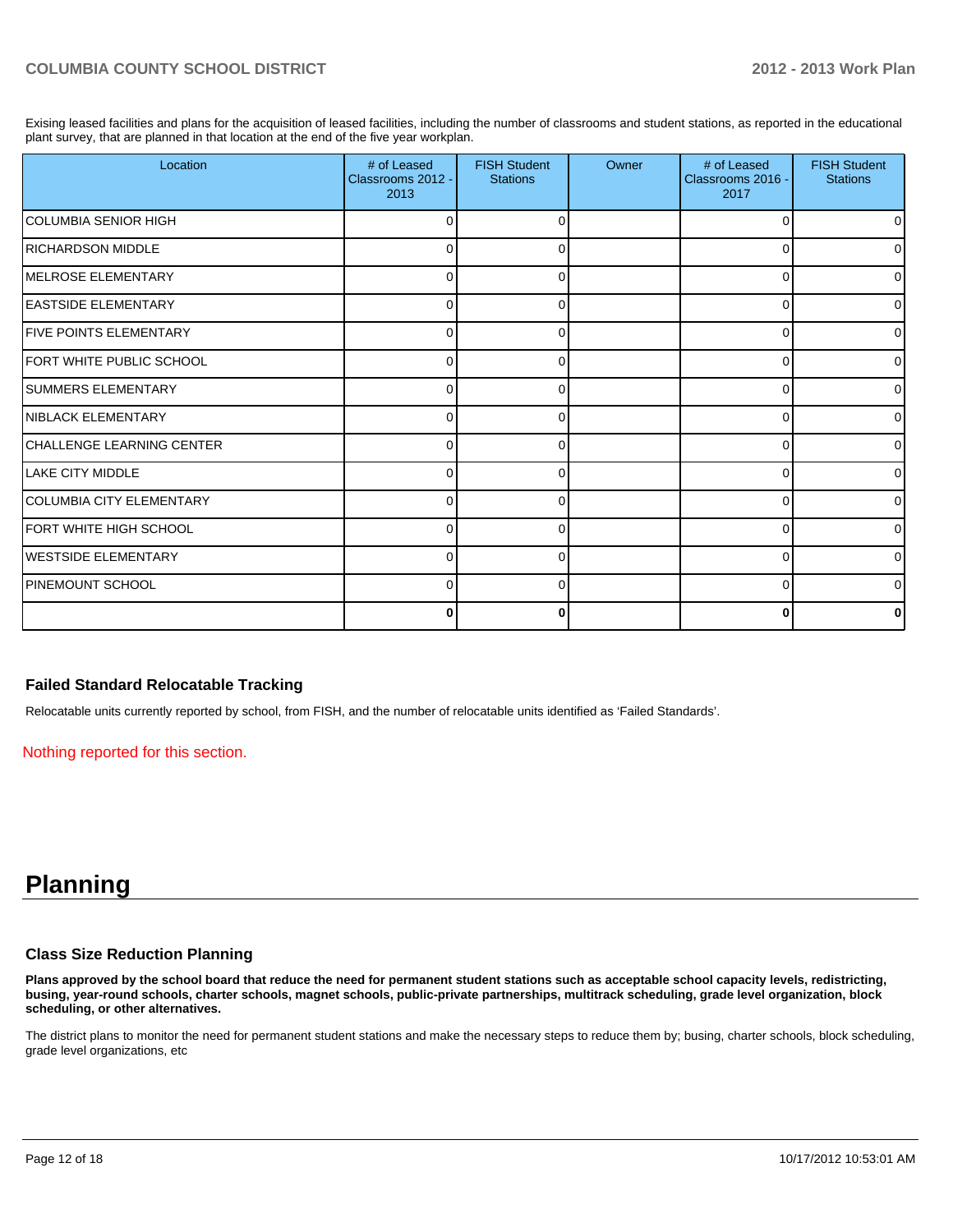## **School Closure Planning**

**Plans for the closure of any school, including plans for disposition of the facility or usage of facility space, and anticipated revenues.**

No closures planned.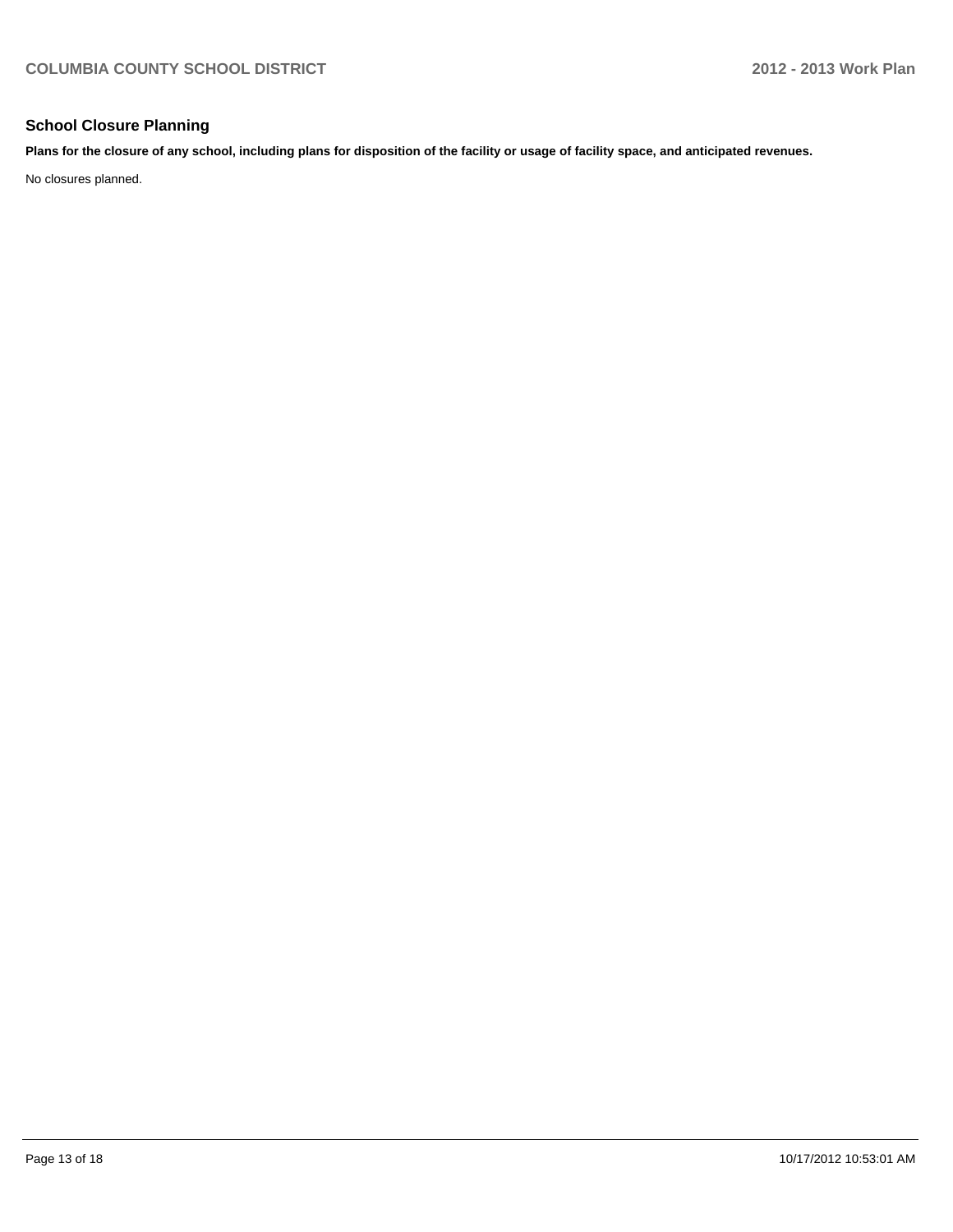# Five Year Survey - Ten Year Capacity **10/17/2012** COLUMBIA COUNTY SCHOOL DISTRICT

**Schedule of capital outlay projects projected to ensure the availability of satisfactory student stations for the projected student enrollment in K - 12 programs for the future 5 years beyond the 5-year district facilities work program.**

| Project                           | Location, Community, Quadrant or other general<br>location | <b>Projected Cost</b> |
|-----------------------------------|------------------------------------------------------------|-----------------------|
| Project description not specified | Location not specified                                     | \$0                   |
|                                   |                                                            | \$0                   |

Five Year Survey - Ten Year Infrastructure COLUMBIA COUNTY SCHOOL DISTRICT

# **10/17/2012**

**Proposed Location of Planned New, Remodeled, or New Additions to Facilities in 6 thru 10 out years (Section 28).**

### No items meet the criteria.

**Plans for closure of any school, including plans for disposition of the facility or usage of facility space, and anticipated revenues in the 6 thru 10 out years (Section 29).**

No items meet the criteria.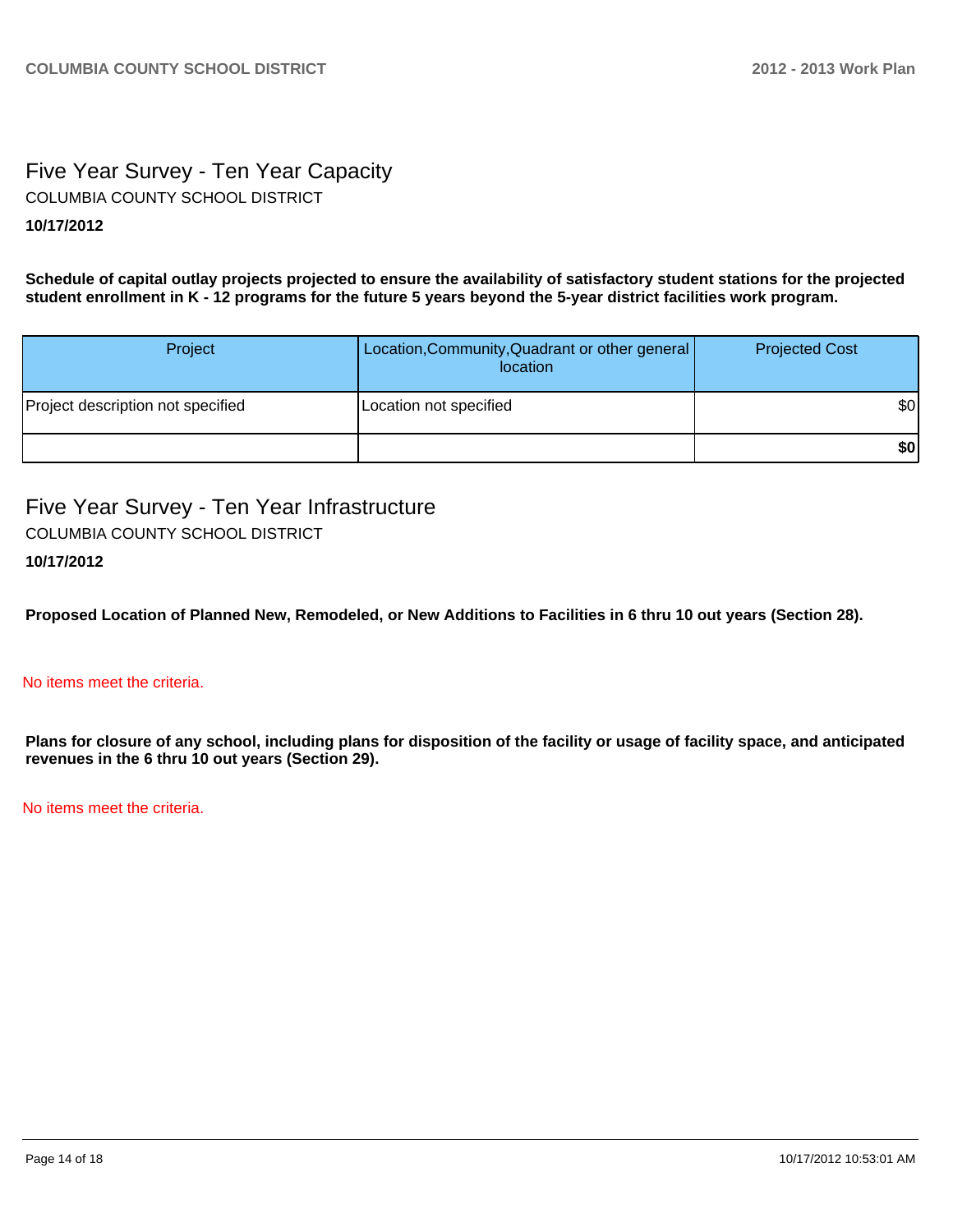# Five Year Survey - Ten Year Maintenance **10/17/2012** COLUMBIA COUNTY SCHOOL DISTRICT

**District projects and locations regarding the projected need for major renovation, repair, and maintenance projects within the district in years 6 - 10 beyond the projects plans detailed in the five years covered by the work plan.**

| Project                     | <b>Projected Cost</b> |
|-----------------------------|-----------------------|
| Roofing Projects            | \$100,000             |
| Various Painting Projects   | \$25,000              |
| Various Carpet Projects     | \$10,000              |
| Various Electrical Upgrades | \$100,000             |
| Varioua Paving Projects     | \$15,000              |
|                             | \$250,000             |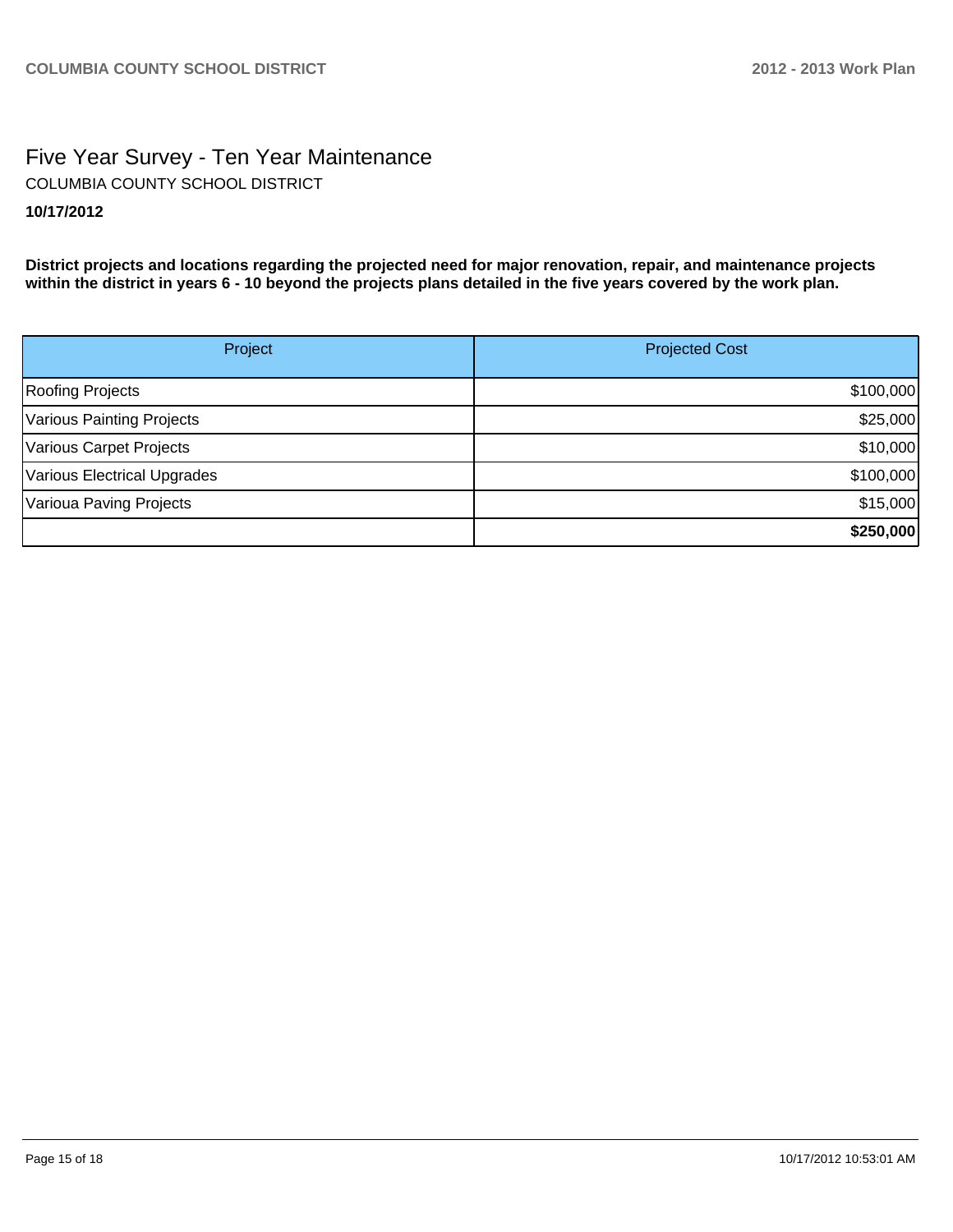# Five Year Survey - Ten Year Utilization **10/17/2012** COLUMBIA COUNTY SCHOOL DISTRICT

**Schedule of planned capital outlay projects identifying the standard grade groupings, capacities, and planned utilization rates of future educational facilities of the district for both permanent and relocatable facilities.**

| <b>Grade Level</b><br>Projections | <b>FISH Student</b><br><b>Stations</b> | <b>Actual FISH</b><br>Capacity | Actual<br><b>COFTE</b> | Actual<br><b>Utilization</b> | Actual new<br><b>Student</b><br>Capacity to be<br>added/remove | Projected<br><b>COFTE</b> | Projected<br><b>Utilization</b> |
|-----------------------------------|----------------------------------------|--------------------------------|------------------------|------------------------------|----------------------------------------------------------------|---------------------------|---------------------------------|
| Elementary -<br>District Totals   | 6,893                                  | 6,893                          | 5,082.56               | 73.74 %                      |                                                                | 5,410                     | 78.49 %                         |
| IMiddle - District<br>Totals      | 4,578                                  | 4,118                          | 2,910.12               | 70.67 %                      | 50                                                             | 2,550                     | 61.18 %                         |
| High - District<br>Totals         | 2,462                                  | 2,338                          | 1,668.30               | 71.36 %                      | 40                                                             | 2,465                     | 103.66%                         |
| Other - ESE, etc                  | 284                                    | 284                            | 82.00                  | 28.87 %                      | 115                                                            | 93                        | 23.31 %                         |
|                                   | 14,217                                 | 13,633                         | 9,742.98               | 71.47 %                      | 205                                                            | 10,518                    | 76.01 %                         |

**Combination schools are included with the middle schools for student stations, capacity, COFTE and utilization purposes because these facilities all have a 90% utilization factor. Use this space to explain or define the grade groupings for combination schools.**

No comments to report.

Five Year Survey - Twenty Year Capacity COLUMBIA COUNTY SCHOOL DISTRICT

**10/17/2012**

**Schedule of capital outlay projects projected to ensure the availability of satisfactory student stations for the projected student enrollment in K - 12 programs for the future 11 - 20 years beyond the 5-year district facilities work program.**

No items match the criteria.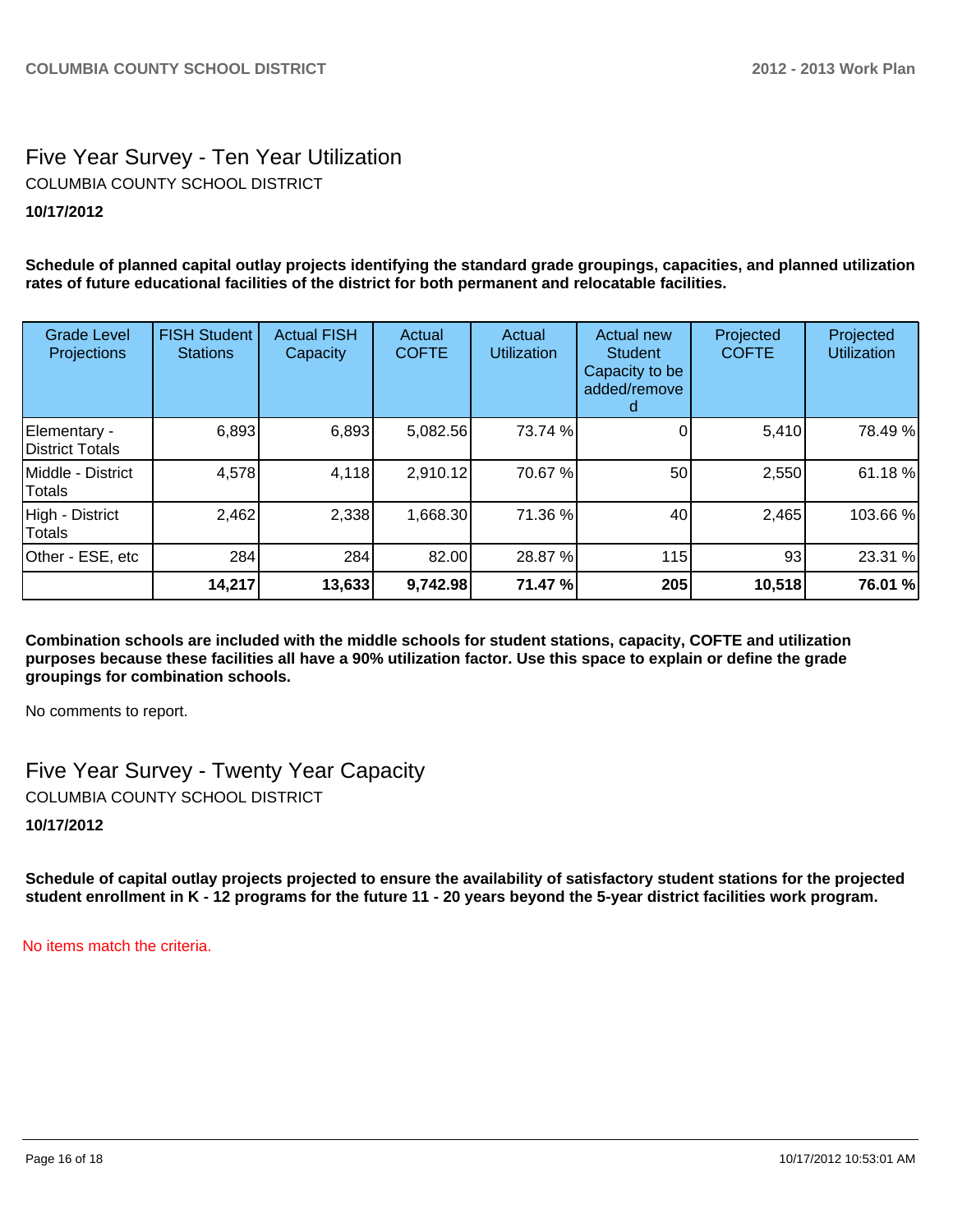Five Year Survey - Twenty Year Infrastructure **10/17/2012** COLUMBIA COUNTY SCHOOL DISTRICT

**Proposed Location of Planned New, Remodeled, or New Additions to Facilities in the 11 through 20 out years (Section 28).**

No items meet the criteria.

**Plans for closure of any school, including plans for disposition of the facility or usage of facility space, and anticipated revenues in the 11 through 20 out years (Section 29).**

No items meet the criteria.

Five Year Survey - Twenty Year Maintenance **10/17/2012** COLUMBIA COUNTY SCHOOL DISTRICT

**District projects and locations regarding the projected need for major renovation, repair, and maintenance projects within the district in years 11 - 20 beyond the projects plans detailed in the five years covered by the work plan.**

No items match the criteria.